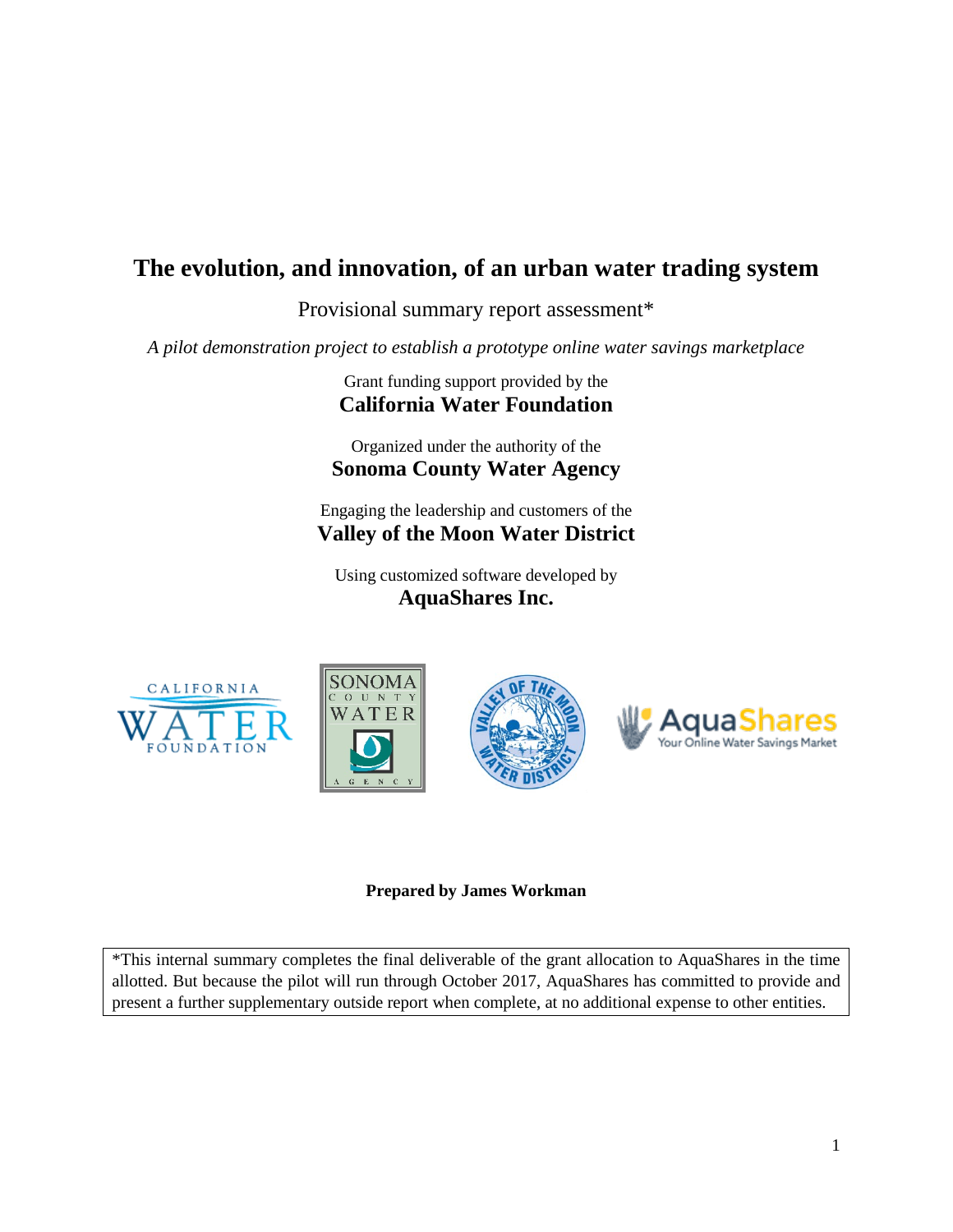# **Table of Contents**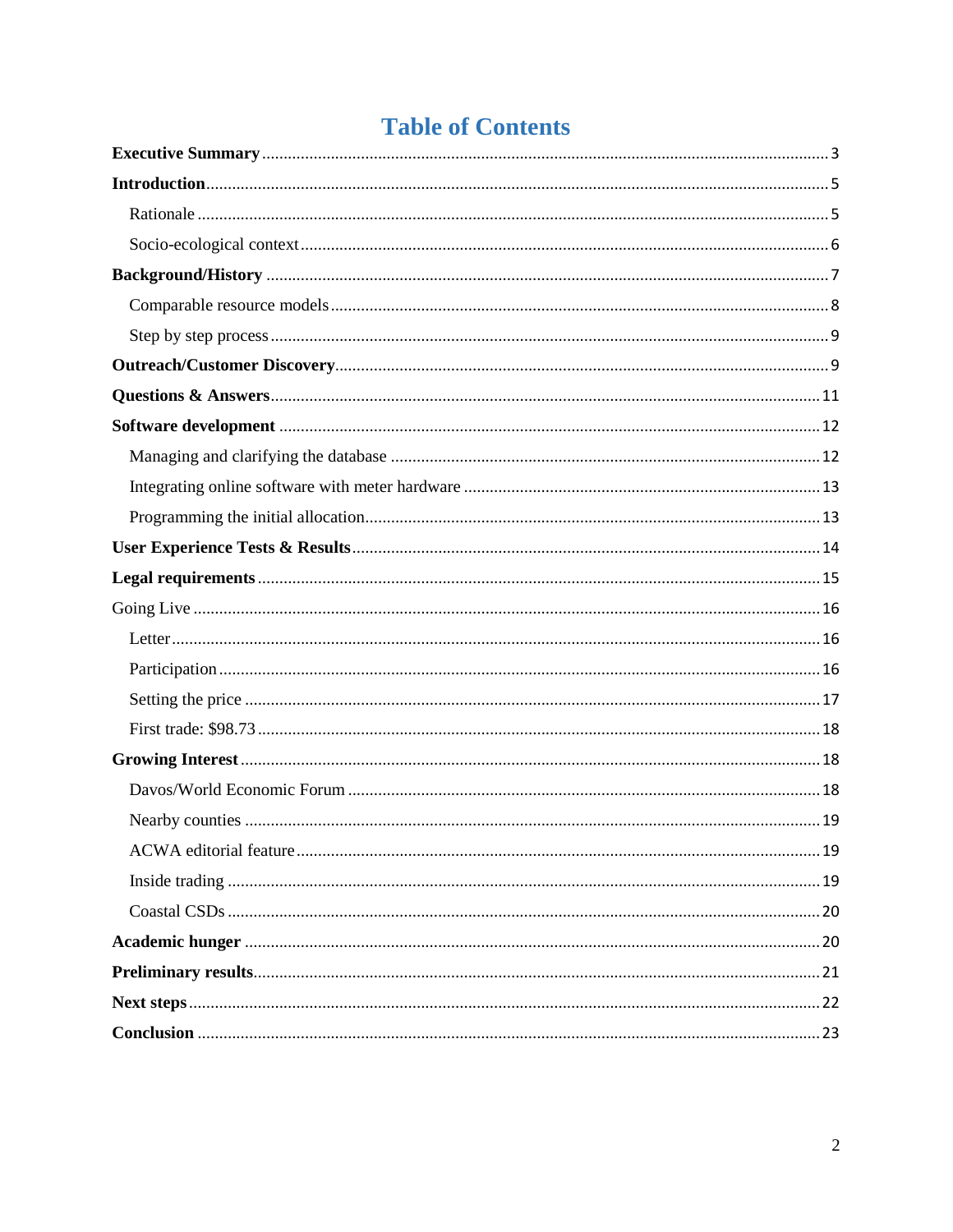# <span id="page-2-0"></span>**Executive Summary**

Several years ago, a novel pilot demonstration project in Sonoma County set out to address what might seem a simple question, but one that has potentially large and complex repercussions: *who has incentives to save urban water, and what is that conservation effort worth*? The answer could alter the relationship between retail water providers, urban consumers, and the value of the resource they share. As water resources grew increasingly volatile – driven by escalating stress from pollution, population, prosperity and a changing climate – a clear price signal might offer a potent new stewardship tool to align diminishing supplies with rising demand, while securing the financial health and institutional stability of water utilities, districts and agencies.

The ambitious search for answers was unlocked by several institutions with overlapping motives. A bold and progressive water wholesaler, Sonoma County Water Agency, sought new ways to optimize systemic usage whether to reduce demand or mitigate threats to endangered aquatic species. An innovative and financially prudent public water retailer, Valley of the Moon Water District, wanted to empower its customers to see how much they want to conserve and be rewarded for doing so. Generous funds from the California Water Foundation, a philanthropic organization, hoped to find scalable solutions as the State entered a four year crippling drought. A \$100,000 grant invested half of the funds into the acquisition and installation of new advanced metering hardware and software, linked, through the other half, to customdeveloped software that combined the display of robust information about current demands and economic motivation to use less.

Not all aspects of the pilot were new. Others previously had provided online customer portals and dashboards to monitor consumption with advanced meters; some helped reduced demand 2-5% by comparing usage against peers. Previous extensive research efforts had also tried to give economic value to water through estimating a customer's "willingness to pay." And consultants routinely advise utilities on rate structures order to set the appropriate supply fees water utilities can charge customers, in order to balance out fixed and variable service costs with fixed and variable service revenues.

But the actual water itself remained, in these other cases, effectively priceless. It had neither relative nor scarcity value among competing users. So the Sonoma pilot sought to discover something rather different, and in many ways the opposite: the customer's "willingness to save" in order to set a price for water savings, sold to and paid by businesses, neighbors, governments, charities, or the utility itself. It offered the first online water savings marketplace, in which metered retail accounts could earn and trade 1,000 gallon conservation credits, known as AquaShares, with others sharing the system. In doing so, it opened up the possibility of "crowd sourcing" a new potable water supply source: not from new dams, desalination or groundwater drilling, but from within the existing water service district.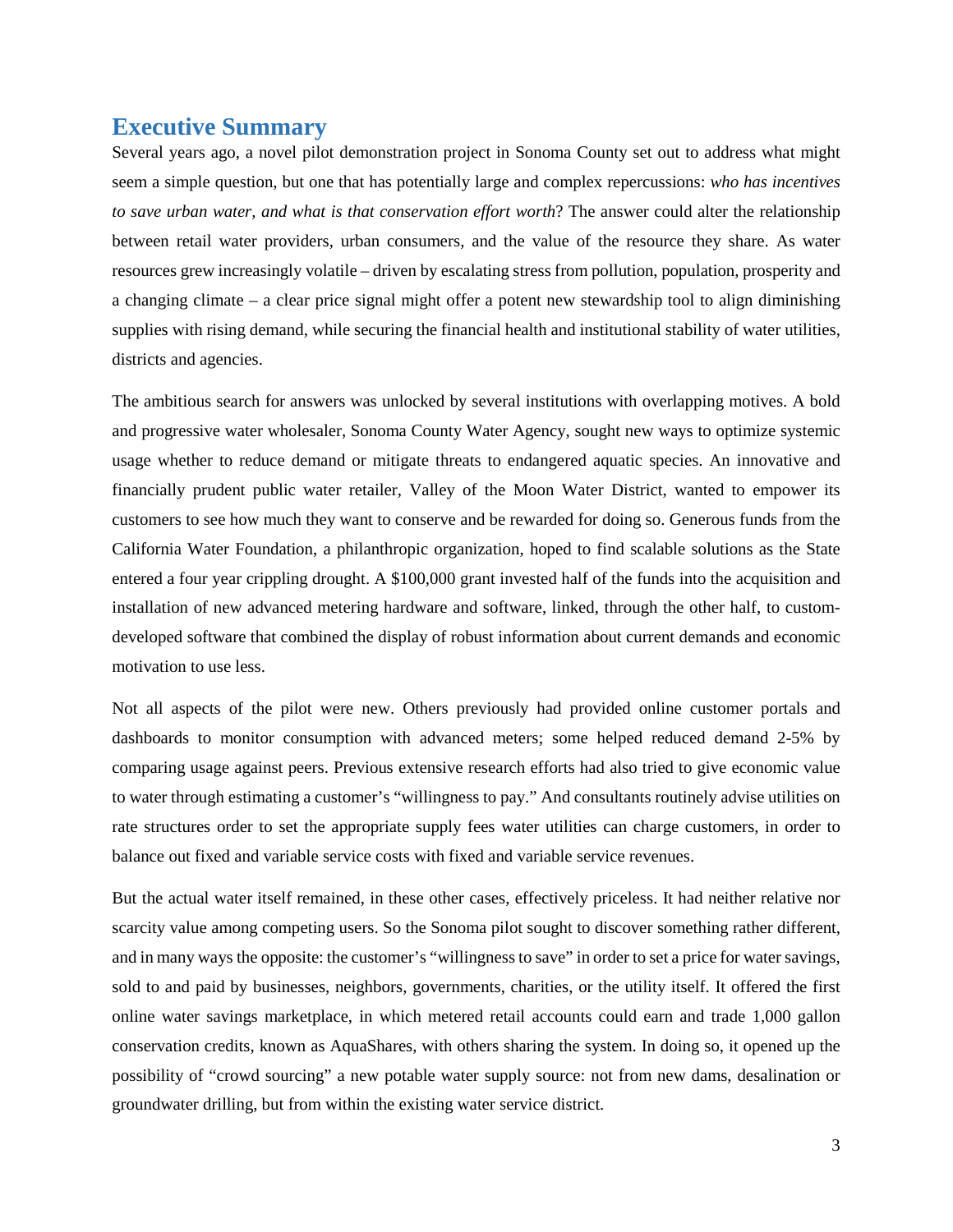How to discover that price and quantity ratio proved an interesting challenge for the pilot to overcome. Initially it was suggested that the pilot base shares according to size of dwelling; or on number of occupants per structure; or pegged to average usage. Each of these approaches exposed drawbacks that would exclude participants, cause inequity, and/or discourage engagement by a majority (winning or losing regardless of future use). Ultimately, the pilot allocated each account an AquaMark, based on an algorithm of recent historical usage, adjusted to weather. Families and firms would earn AquaShares against their own average usage, encouraging best performance, allowing for 100% engagement, while putting a premium lesson on social equity (which could thrive in a true cap and trade, discussed later) than on generating maximum water savings over time.

The pilot, involving just over 300 participants, set a thin green line threshold (AquaMark) from several years of bimonthly data. It then introduced and displayed realtime tracking of daily feeds of current consumption to show users either how much they "earned" each day they kept below that threshold, or "lost" whenever they exceeded it. At the end of each month, if a client earned more AquaShares than it lost, the earnings could be owned and sold. At the client's request, monetary transactions for AquaShares could be delayed, while earnings could still accrue. When the price was introduced, at \$0.91, participating accounts who earned shares were able to cash out for between \$1 and \$25 per month.

As the pilot unfolded, the water agencies statewide confronted and adapted to new discoveries, unforeseen delays, and forces beyond their control. Among these was Governor Brown's unprecedented imposition, and later lifting, of drought restrictions on every water utility in the State. The State legislature enacted the landmark Sustainable Groundwater Management Act, which set new priorities and institutions. The tiered rate structure used by 2/3rds of water agencies, including VOMWD, was put in limbo by Appellate Courts under Proposition 218, which prohibits collecting more for a service than it costs to provide it. This left California wrestling with how to comply with its constitutionally enshrined human right to water, raising fundamental legal, moral, and practical questions,: Should water be free? How much, or unlimited amounts? Of what quality? For which purposes? *Who is responsible for urban water, and what might it be worth?*

The AquaShares pilot has begun to tackle these questions, and has also gained traction and sparked strong interest from top universities (Harvard, Columbia, Oxford, Stanford, and UC Davis, UC Berkeley, UC Santa Barbara), by corporate multinationals in the beverage and mining industries, by coastal communities with as few as 161 metered accounts, and by major cities like Marrakesh, in Morocco which announced its urban adaptation of this approach while hosting the COP-22 as progressive ways both to mitigate emissions and adapt to climate change already underway.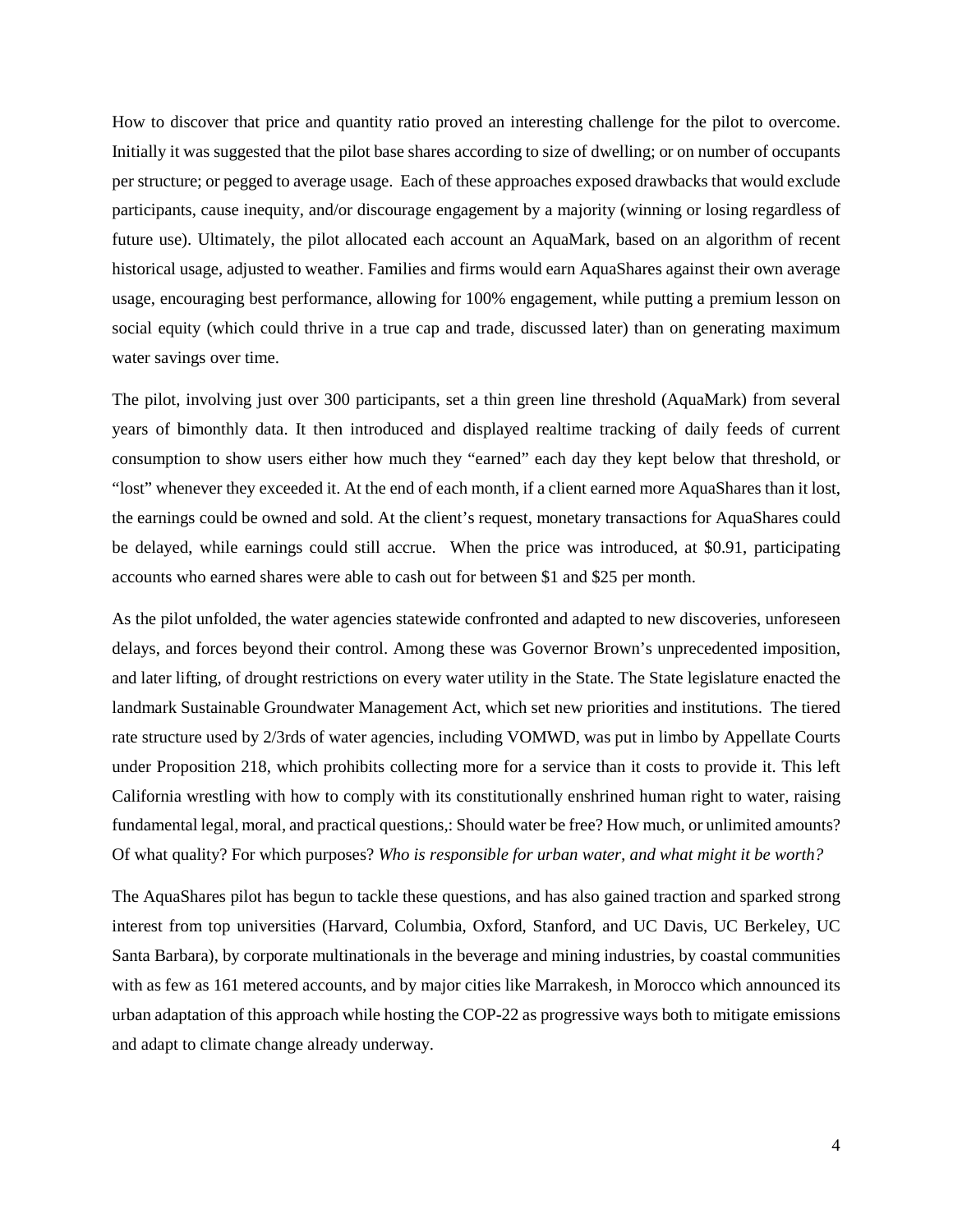# <span id="page-4-0"></span>**Introduction**

At first glance, California's urban thirst may seem an almost negligible concern. After all, total demand has been falling, even as the State's population rises. Per capita daily water use had declined from 232 gallons in 1995 to 178 gallons in 2010; in 2015, it fell to 130 gallons due to drought requirements, mostly through reduced landscape watering, which makes up roughly half of all urban water use. So why a new water district-level pilot to reduce demand?

#### <span id="page-4-1"></span>Rationale

For starters, no one knows if or how much of these savings will persist beyond the drought. Also, cities do not exist in a natural, political, or temporal vacuum; they compete with rural, industrial and environmental demands. In dry years [urban water use rises](http://www.ppic.org/main/publication_show.asp?i=1108) from 8% to 13% of California's water supply. That supply also accounts for the bulk of carbon-intensive energy, the nexus embedded in the process of lifting, moving, heating, and treating water to and from cities. Comparable regions, like Australia, use a third less urban water; so there is room to improve.

More fundamentally, California's urban challenge provides an intense microcosm of water problems globally: an undervalued resource leads to waste, scarcity, human conflicts, and freshwater extinctions. Conflict over inequitable access to California urban water has intensified, as past abundance has grown scarce. Today, many State and Federal mandates (ESA, CWA, SDWA, NEPA) govern the impacts of surface water diversion and use. These will soon be compounded by the 2014 Sustainable Groundwater Management Act (SGMA), forcing local basin stakeholders to ensure groundwater is used sustainably..

At the core are institutional threats. Service fees can no longer, legally, exceed costs of provision, as tiered rate structures have in some cases been ruled unconstitutional. Energy and labor costs for pumping keep rising. While California is among the leaders, its non-revenue water losse[s are estimated at 10%](http://www.mercurynews.com/2015/10/09/california-drought-leaky-water-pipes-losing-billions-of-gallons-targeted-by-new-state-law/) of all urban water use, bleeding [an estimated](http://www.cavanaughsolutions.com/nrw-integral-to-address-californias-water-emergency/) \$30-35 *per customer* each year in lost energy and carbon with each leaked drop. Such risks combine to test the resilient adaptive capacity of how cities can provide a precious shared resource. The limits force urban water managers in particular to confront a complex collective action issue, a 'wicked problem,' with three maddening water-related paradoxes.

First, the paradox of urban value means that water – while priceless in use – is worthless in exchange, a flaw that confounded even Adam Smith in his Wealth of Nations. Next, a paradox of efficiency ensures individuals who save water – via drip irrigation, high efficient toilets, drought tolerant landscaping – allow the whole system to demand more and more. Finally, in the paradox of monopoly, due to the high cost of capital investments and fixed costs saving water eats into utilities' income.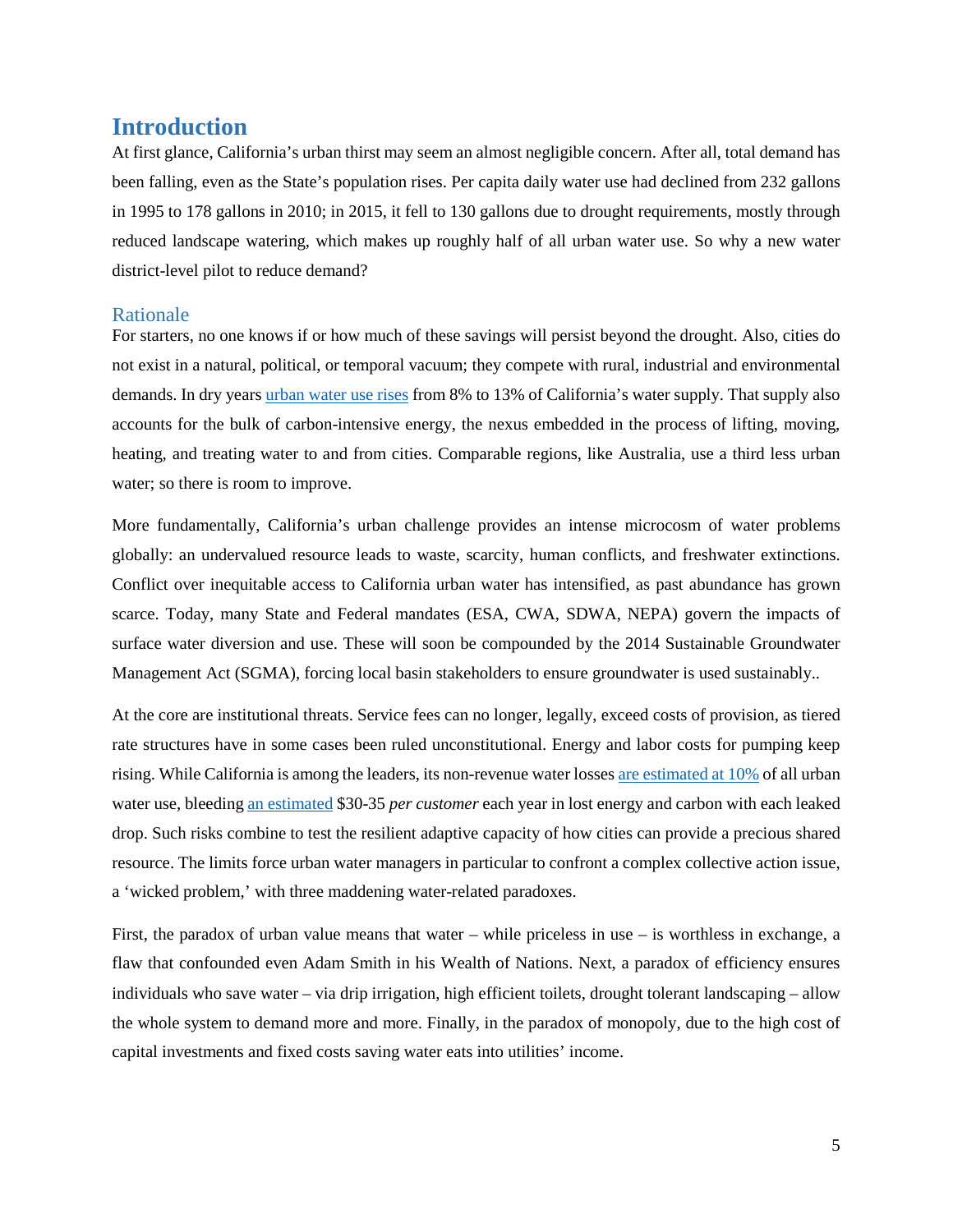Even the most advanced and progressive urban water managers have been unable to manage these paradoxes through centralized restructuring, or top-down restrictions alone. The core obstacle has been revealed by behavioral economics. By natural instinct, humans neglect or abuse what we merely rent, yet we are stewards who protect and care for and invest in what we own. Right now, we all rent our municipal water; what we save belongs to everyone and no one, and in this tragedy of the commons (at the consumer level) there is no reason to plan for the future. What if people could, in fact, own their water savings? This would provide a strong incentive of rewarding 'carrots' to work in tandem with existing regulatory 'sticks.' That potential symbiosis is why we proposed a scalable, replicable, distributed, decentralized, bottom-up pilot, to test a solution: the first urban water savings marketplace.

#### <span id="page-5-0"></span>Socio-ecological context

Families and firms in this pilot draw their water supply from two limited sources. The bulk comes from the Russian River, which empties into the Pacific; a smaller portion comes from groundwater linked to Sonoma Creek, which trickles into San Francisco Bay. Both sources, like coastal basins up and down California,



suffer from the classic 'wicked problem' known as the tragedy of the commons. Each day, tens of thousands of farmers, tourists, businesses, and residents divert, pump, degrade and withdraw water from their currents. All too often, they can't know the proportion of what they remove, the degree of seasonal risks they impose, or even exactly where their water comes from.

Even some water managers can be unaware of the precise extent of direct and indirect impacts on the natural integrity of the basin – how common actions put endangered steelhead, salmon, frogs, and other aquatic species at risk by lowering groundwater tables and fragmenting the continuous current into lethal isolated puddles. Worse, even if every individual was indeed



aware of his or her usage and impacts, each has no reason to reduce demands on this precious, natural aquatic resource out of self-interest.

Why? In Garret Hardin's famous parable of the open access public 'commons,' every producer is aware that natural resources – a grassy pasture, a coastal fishery, a freshwater stream like The Russian River or Sonoma Creek – are finite. But he is compelled by rational needs to take more and more, beyond the point of irreversible systemic collapse, until "therein lies the tragedy. Ruin is the destination toward which all men rush, each pursuing his own best interest in a society that believe in the freedom of the commons. *Freedom in a commons brings ruin to all."*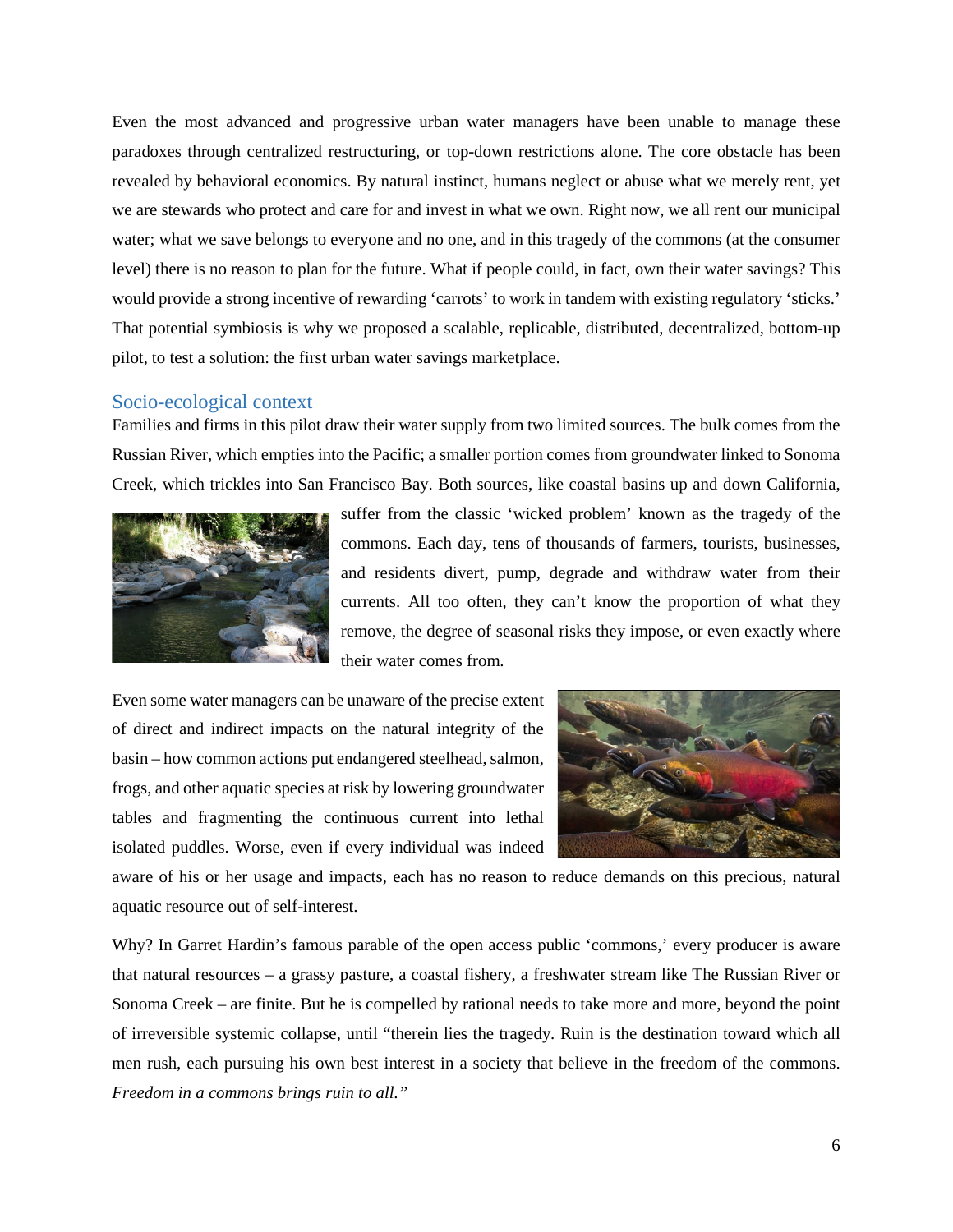Against potential ruin, authorities had two standard enforcement options. Either police keep public resources from private theft through strictly regulated wild and scenic rivers or police guard natural property from public theft, through strict privatization of water. Californians tolerate neither. Yet as the late Nobel laureate Elinor Ostrom has argued, there is in fact a proven bottom-up solution to this wicked problem:

community-based peer water negotiation. The water commons need not be tragic if measured and managed by a self-regulating local community, given the right tools and the ability to establish a transparent, accountable system. For modern water systems, this might include realtime metered usage within a basin, and then trading water savings within it. This pilot engages stakeholders to help restore the ecological health, structure, and integrity of the currents they share, and do so not out of guilt or fear of punishment from above, but rather through incentives that harness self-interest in a mutually reinforcing race to conserve.



## <span id="page-6-0"></span>**Background/History**

In 2012, AquaShares Inc. (then known as SmartMarkets LLC) approached several leaders at the Sonoma County Water Agency with a proposal. To reward water efficient end users, customized software (then known as AquaJust) would capitalize on the convergence of three market drivers: ecommerce, social networks, and the green movement. The project would unlock new and democratic 'click' markets within a utility's natural 'brick' monopoly, through an online web/mobile platform that can be scaled, transferred, replicated and customized to all utilities. The project would not touch, redirect or divert physical water; nor would it tinker with staff, hardware, pipes, or canals. Infrastructure would remain as is, but software could transform how customers – who become vested through earned AquaShares (then known as EcoShares) - value and use water in their consumption, reversing the supply/demand relationship.

"Save & Trade" software allows residential and commercial end users to own, save, accumulate and trade clearly defined water efficiency credits, and encourage meter adoption where none exist (groundwater pumping). It taps the self-interest of ratepayers to save water, money, and earn extra income through a transparent and accountable process.

Water markets are hardly new in the West. In California, prior appropriation law allows voluntary exchanges that reallocate water use among riparian parties who benefit from trade. Yet transaction costs are prohibitive due to geographic constraints, slow legal negotiations, and a small pool of buyers and sellers. This limits potential, creates economic distortions, and keeps market access exclusive to a few.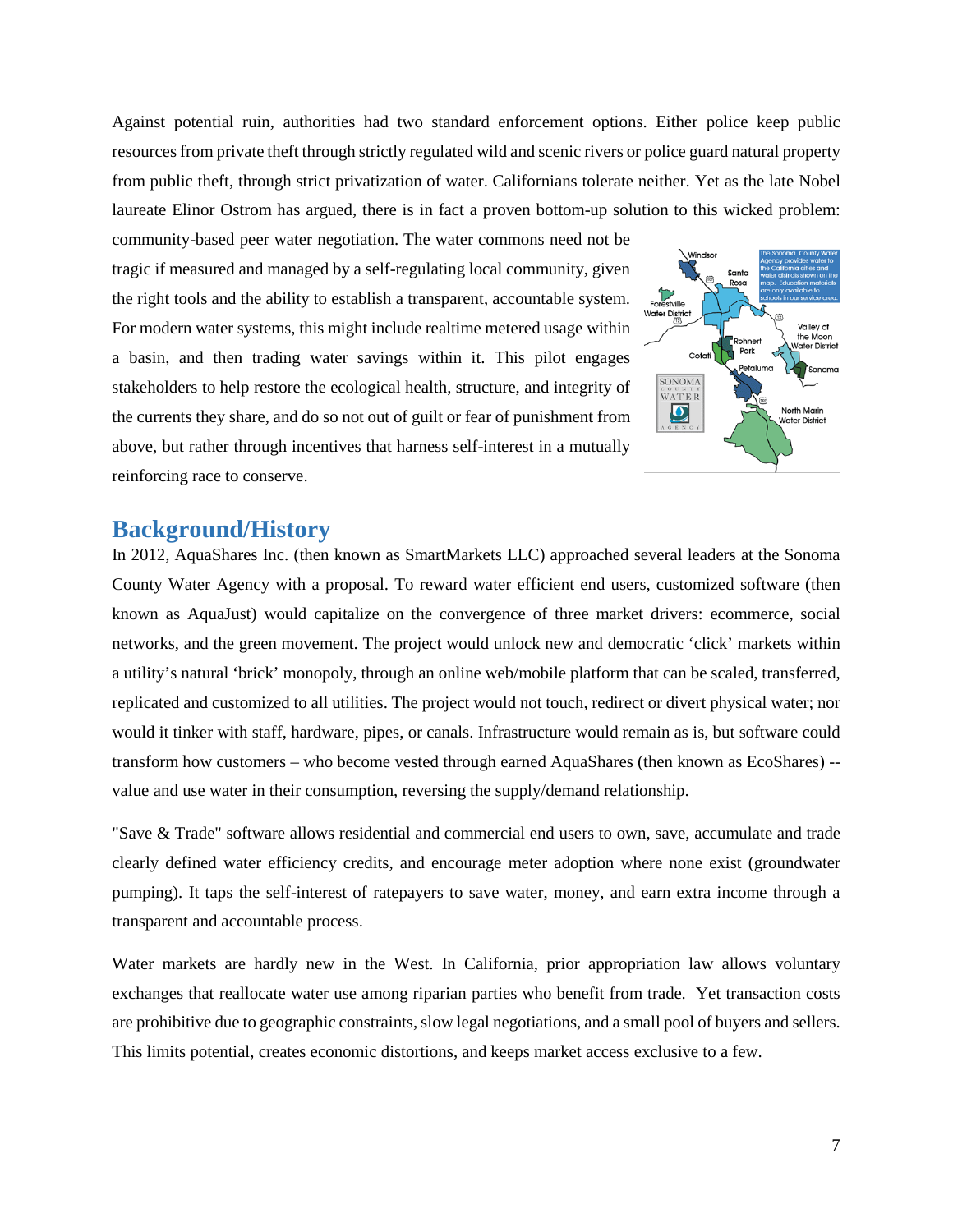AquaShares technology could democratize the benefits and incentives of markets for all municipal users, by trading saved virtual credits within a closed water distribution system. It dramatically reduces transaction costs through a Web 2.0-based transaction platform. And it endows all metered accounts with an equitable way to earn water credits, ensuring that efficient gains are based on conservation merit.

While the pilot's initial volumes of water saved – and cash earnings generated – may seem minor, the scalable system has been designed for replication to all metered users throughout a district, across Sonoma County, and for hundreds of water utilities of California and the West. If scaled up to 600,000 people in Sonoma County alone, for example, a 29% reduction annually saves supplies 13,500 acre feet of water, water now available for dry seasons, other uses, kept in reservoir, or released for endangered aquatic species.

SCWA expressed a willingness to experiment, and included this as a pilot having engaged a client district (initially the City of Sonoma, which dropped interest when it changed management) in Valley of the Moon (VOMWD), led by General Manager Dan Muelrath, who engaged his Board under president Jon Foreman, to combine to VOMWD's new Badger/Itron meter hardware with a customer portal provided by AquaShares software.

Local water markets may be as old and universal as civilization itself, and are still practiced among Kalahari Bushmen (!*xaro*), Arabian villagers (*aflaj*) to Persian towns (*qanat*), Spanish irrigators (*huertas*) and Balinese rice growers (*subak*). But nothing remotely like this has been tried in US cities or suburbs. Given the potential for misunderstanding such a radically new approach, the software was developed and released in smaller and slower stages than initially envisioned. While this deliberate process set back the timetable for completion, it allowed for more careful and judicial analysis and adjustments along the way.

#### <span id="page-7-0"></span>Comparable resource models

This sounds radical. But AquaShares' approach has been universally proven over millennia not only by every traditional culture, but also, more recently, by California's no-longer-at-risk fisheries. Indeed, the pilot offers the freshwater counterpart to the State's highly successful, self-managed cap-and-trade fishery model. After decades of decline under the old broken system, fishermen are now thriving as 'catch share' conservation markets have been proven to:

- slow, stop, and even reverse risks of depletion, pollution and waste;
- align private interests under public social and environmental goals;
- put more food on plates, profits in the bank, and wildness in nature;
- spur competitors to share data, collaborate on innovation; and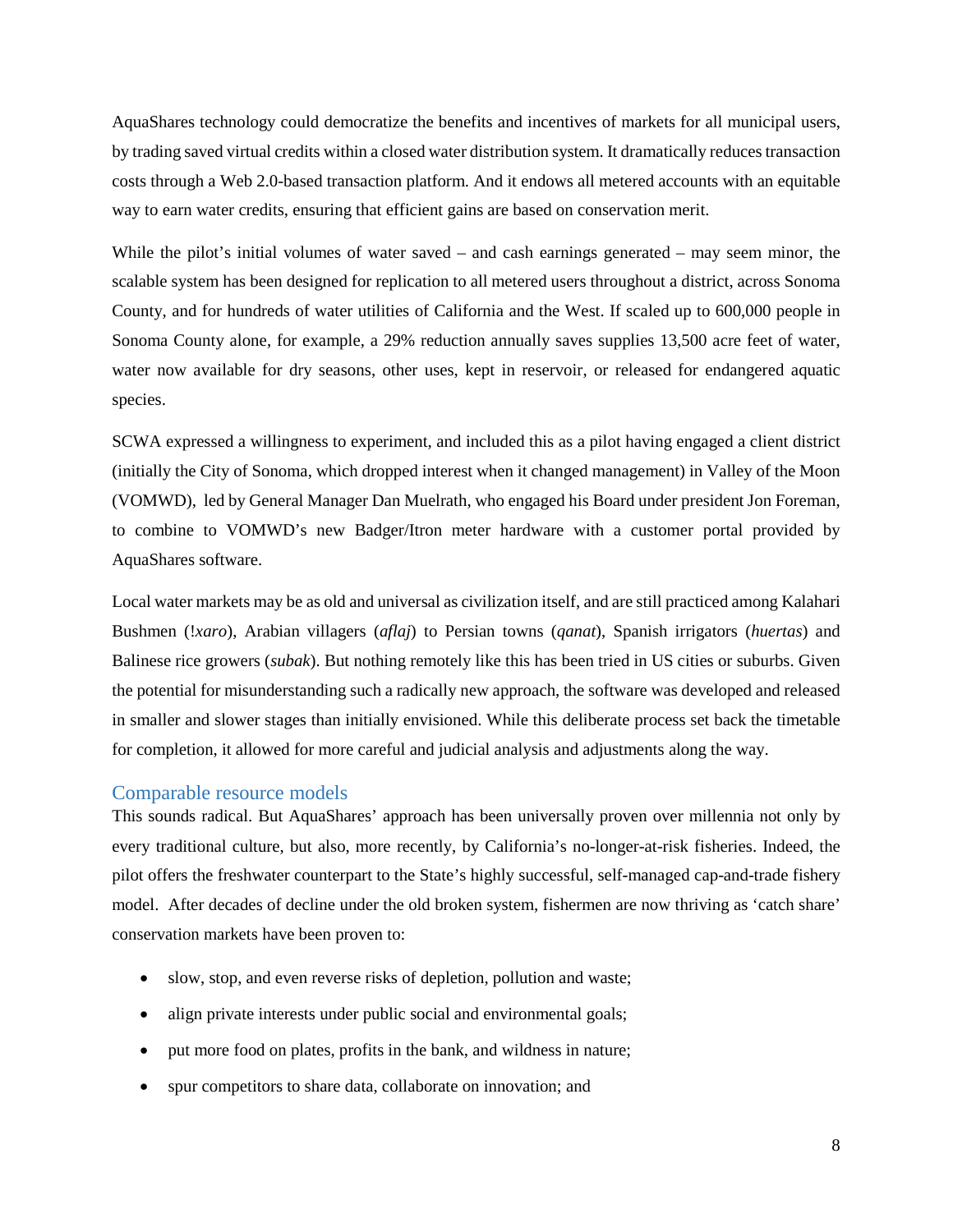• dramatically increase compliance with scientific extraction limits.

Based on this model, how might the AquaShares pilot work in collaborative practice?

#### <span id="page-8-0"></span>Step by step process

First, parties worked closely to clearly define and document short and long-term goals. These included: reducing demand, ensuring transparency, or avoiding leaks on both sides of the meter.

Then they developed a customized platform to reach these specific economic, social, and ecological outcomes, developing clear incentives that align private and public interests.

Drawing from data files documenting past usage, we assigned each account an AquaMark, or distinct threshold, based on the mean of their historic consumption. All accounts would be held to the same high standards, but each AquaMark is unique, and will represent a percentage of the whole, of all water withdrawn.

Significantly, one consumptive "user" beyond the existing accounts, was the VOMWD itself, as we have found that many districts can't account for losses of 10% or more of water withdrawn and treated even before distributed to your customer base. The system could turn this loss into an opportunity, with incentives to reward detection, fixing, and reduction of 'non-revenue water.'

The AquaMark ensures access to the same amount of clean water and, broken down by percentage, covers exactly the costs of service provision. There may no longer be a need for tiered rates, especially if a utility graduates to an approach described as a "variable-fixed" rate, where provision costs are kept distinct from water's value, giving utility financial security while letting customers negotiate water's value. This helps address Prop 218 liability concerns, as well as ensuring the human right to water. Revenues collected are more predictable, reliable, equitable, transparent, accountable, and secure. Users track and continue to consume amounts of their pattern of usage, with no surprises.

# <span id="page-8-1"></span>**Outreach/Customer Discovery**

One key early component of the pilot was to get a sense of what potential participants would prefer. Did a water savings marketplace make sense to them? Would they use it? Outreach has the dual advantage of preparing potential end users for what is to come, and managing or recalibrating the expectations and design by those shaping the pilot.

It was decided that rather than confuse, scare, or tip off future participants, and thus raise endless and perhaps needless concerns that could derail the pilot, outreach would be conducted among families and firms outside of VOMWD's service area, but in roughly comparable socioeconomic brackets. A similar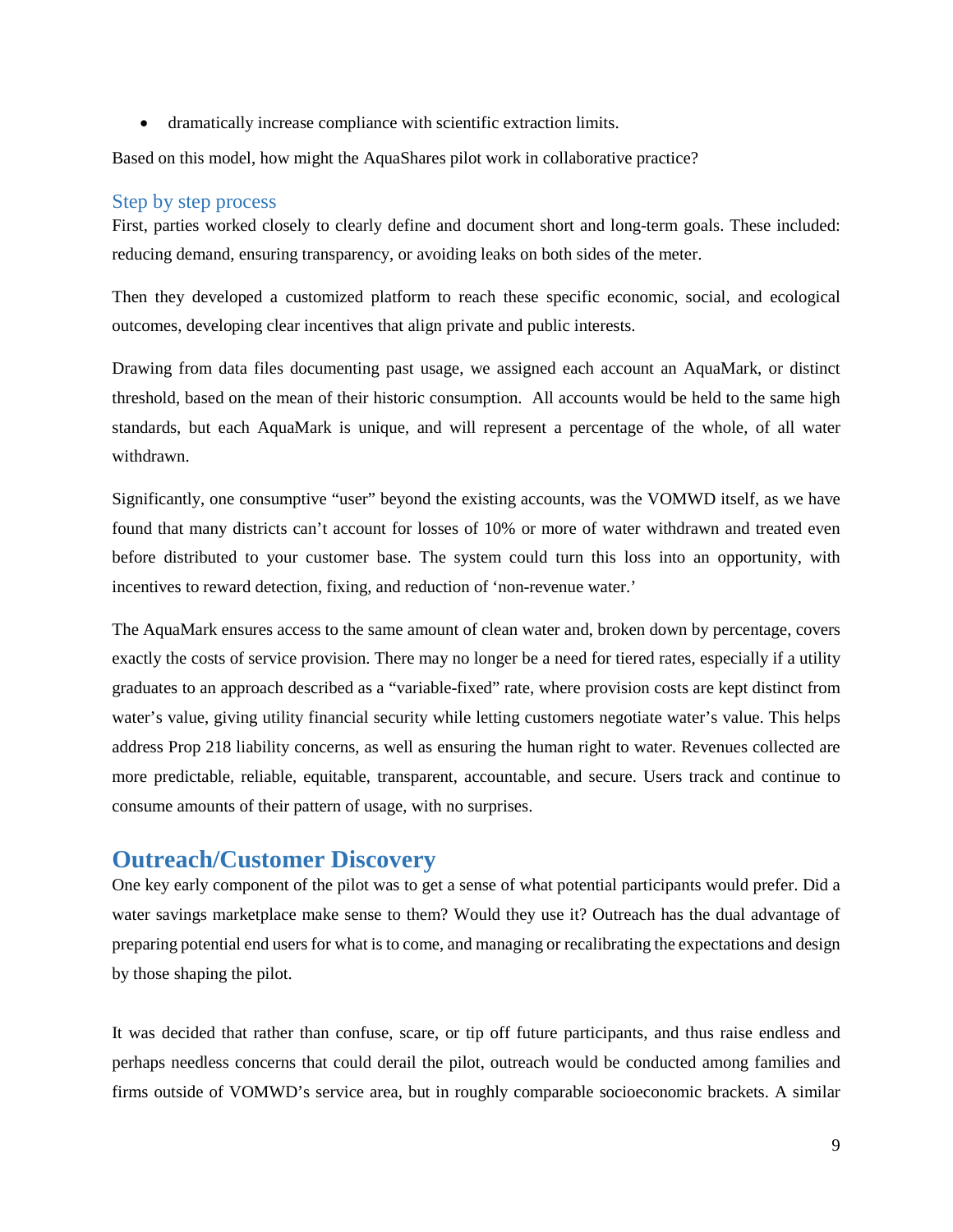approach was taken to media and communications: until it began, all parties would describe the pilot only in the abstract, rather than in specific details. [See appendix]

Accordingly AquaShares employed two different college graduates to conduct phone and door-to-door surveys of a sampling of businesses in Sonoma and Marin Counties and residences in San Mateo County. The results were instructive.

Businesses, especially those that were the most 'water intensive' (spas, resorts, breweries, vineyards, coffee houses) were sensitive to brand reputation, and keen to find new ways to reduce or offset their water footprint. They felt concern about how much time and money would be required of them. They liked the fact that participation would, at least initially, be purely voluntary, allowing them to opt in or out at a price that was feasible to their own unique needs and desired outcomes. Interestingly, when we approached some of the largest of these industries, they expressed openness to the idea of offsetting their use through purchases of AquaShares earned by others. Yet several quickly made the leap to exploring how AquaShares could work as a market within the various units and branches of their own institutional corporate structure, turning water from being current cost items, or liabilities, into future earning centers, or assets.

Residences also liked the concept of voluntary, incentives-based conservation, as they felt mandates and regulations and rations most punished those who were already trying to save water. But many stated that they were less interested in the monetary gains (almost no one knew how much they paid per gallon or water, or how much water they actually used), than in understanding how they ranked within their local community. This reflects studies on peer pressure, but allowed the pilot to create a unique feature showing performance ranking not compared with an abstraction, but as measured against all participants in the pilot.

By far the most significant part of "customer discovery" and outreach was in better assessing and understanding the goals of the utility with which we were aligned. For example, while VOMWD was meeting its conservation targets, it became clear that reduced demand by customers ate into revenues, causing financial uncertainty. Nor did it feel pressed up against a wall of growing demand and shrinking supply. More important was optimizing customer service, client relationships, and showing itself as a socially conscious thought leader in the industry.

It also became clear that a utility supplier was also, in effect, a "consumer" of water, due to non-revenue water loss(NRW). VOMWD estimates of NRW were relatively low. And advanced meter installation could improve the location and measurement of leakage on both sides of the meter. But the pilot realized that an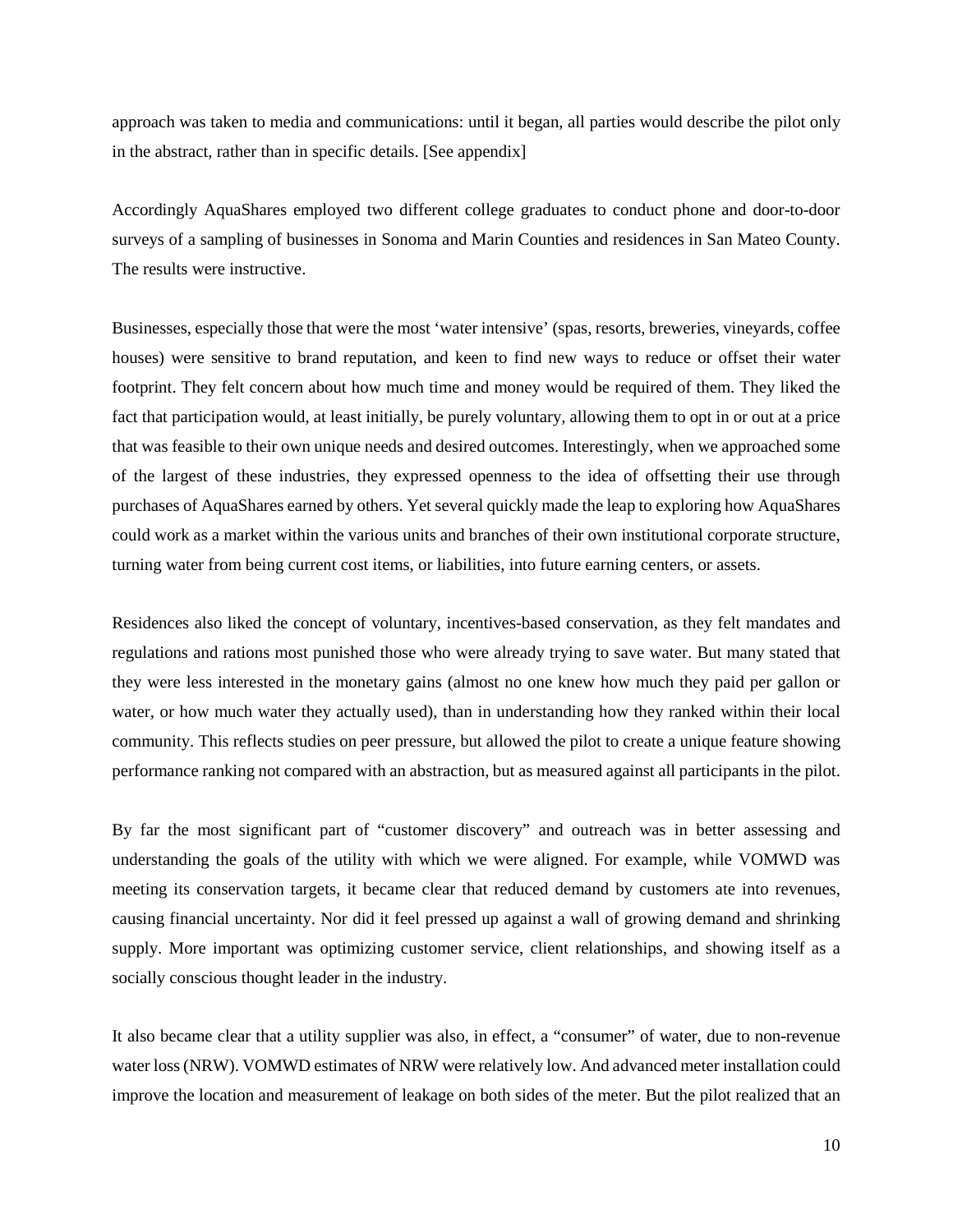online water savings market could make corrections far more economical to all, allowing utilities in particular to address water loss at a large scale with relatively small investments.

In outreach related to goals, we posed questions and sought answers that could apply beyond a single utility to meet the vexing challenges which undercut the integrity of 53,000 U.S. utilities, private or public, large or small. There was a deep perception in these interviews of an "us versus them" dichotomy when it came to water. Utilities charge what they want, while customers pay what they must. The system appeared arbitrary, with perverse incentives; many raised their frustrations at saving water, only to have the utility raise rates to make up the shortfall in income ("We get punished for doing the right thing, for doing what they tell us to do"). The resentment went beyond local retailers toward "the whole system" to include County and State and Federal levels, in which central authorities can and do fix a scientific 'cap' on water use, but find it difficult, in any democracy, to enforce stewardship and compliance by all, without "free riders." Top-down, unilaterally imposed rations, restrictions and rate hikes spark anger and protest from below. To meet private needs in a way that builds public trust and consensus, stakeholders urged the pilot to adapt a flexible approach of strong incentives: a self-managed conservation market that unlocks a competitive race to conserve.

## <span id="page-10-0"></span>**Questions & Answers**

*How will people know their usage*? Advanced Metering Infrastructure (AMI), collect real-time (every 15 minute) usage, and transmit this data to AquaShares. VOMWD may soon be able to alert users who develop leaks, and can detect and identify losses throughout the system. Accounts will be able to log in and see their usage, and ensure fidelity to their AquaMark.

*What if people use less*? AquaShares encourage investments (time, energy, thought, funds) into voluntary conservation measures, by rewarding all (including VOMWD) who go and stay below their AquaMark. Supply and demand for water – from within or outside the district – rewards (not punishes) those who reduce demand, fusing reliable information with strong motivation.

*What if people use more*? 'Waste' is in the eye of the beholder; some new or current accounts will want or need to use more water than they have in the past. Like a local online farmers market for water, clearly defined and locally transferable AquaShares resolves the tragedy of the commons, introduces a value for water, and sparks a widespread race to conserve, ensuring VOMWD becomes increasingly 'climate-proof.' It is a form of contained, secure, transparent, local, and creative capitalism.

*Isn't this privatization or commodification of water*? Others may object on ideological grounds, assuming water, as a right, should be free, and not traded in a marketplace. But any resource provided for free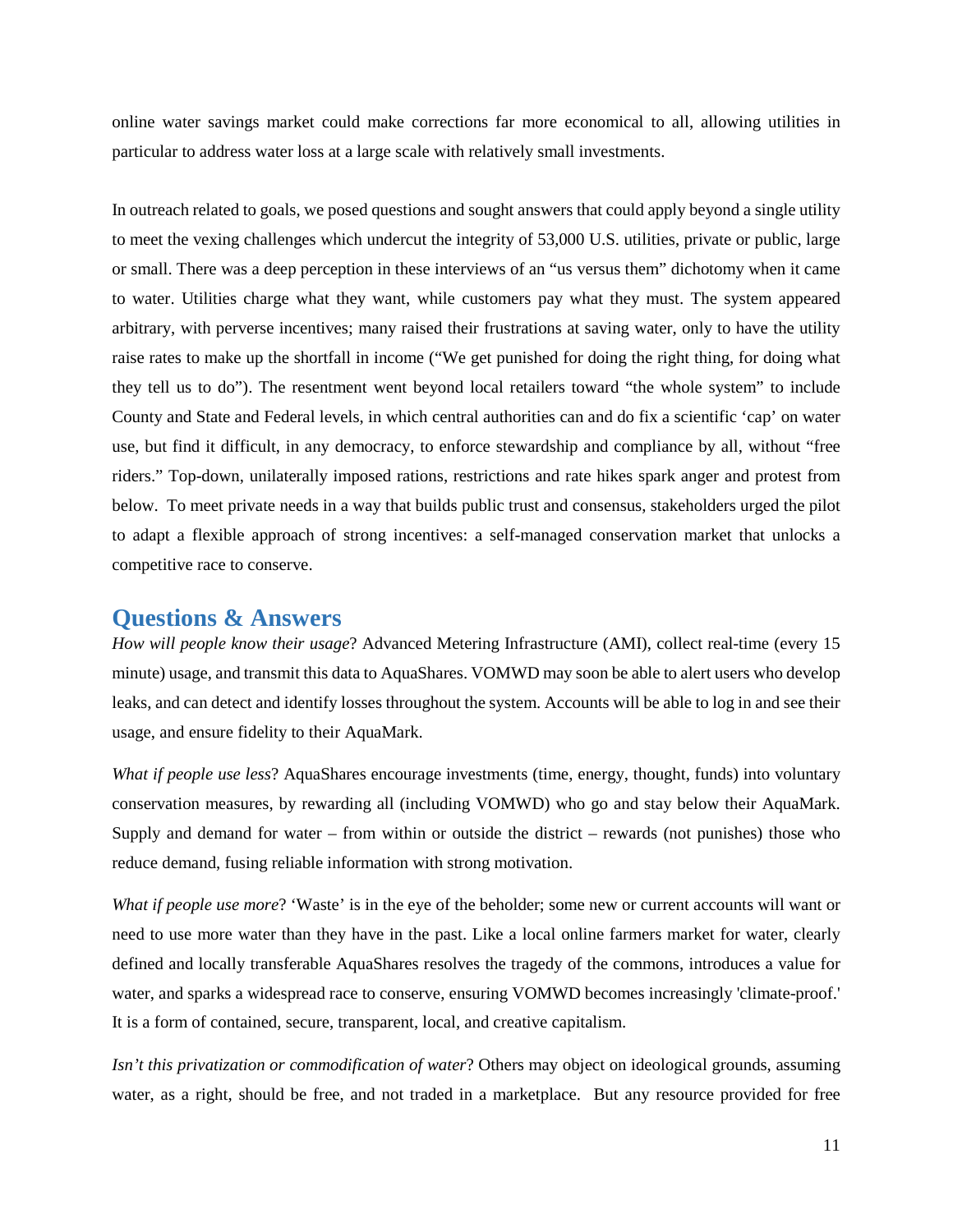invariably tends to be devalued or wasted by the recipient. Those who imagine water as gift from god or nature ignore the costs of lifting, pumping, cleaning, conveying, heating, treating it; these service provision has costs. AquaShares equitably balances the costs of service provision, while giving scarcity value to water itself.

# <span id="page-11-0"></span>**Software development**

As a general rule of thumb, AquaShares' design and development of the online marketplace platform paralleled that maxim in architecture: "Form follows function."

The core function of the AquaShares pilot was to assign a unique allocation privilege, or "share" of water to each account, based on past usage. Initially this past included ten years, but, given the mandatory reductions imposed by the State, was adjusted to the three most recent years of historical data. From this baseline threshold, the pilot would calculate performance for status ranking, display usage, encourage earnings, and allow transactions of water for monetary or from donations (psychic income).

From these functions, the pilot broke down the software 'form' in two parts. First, a foundational "backend" wireframe of code was developed by AquaShares to integrate, calculate, adapt and process all the raw



data according to pre-defined logarithms. It would update records daily, and track performance and gains from the moment a participant enrolled in the system.

The 'front-end' surface display developed by AquaShares arranges that data in user-friendly features and format that allows for simplicity and ease of interaction.

# <span id="page-11-1"></span>Managing and clarifying the database

As a starting challenge, past historical data had to be 'cleaned' from the existing format in which they had been stored. The pilot had to make meaningful sense out of the past. To do so, we first cleaned the 9-year bi-monthly meter data for VOMWD's customers to detect errors and anomalies (n= 6,940 meters). We then ran analytics on the cleaned database including calculation of bi-monthly water use per customer per year (use per 2 months per customer) and average bi-monthly water use per customer, adjusted by weather, and calculated the percent use per customer as a portion of total use, annually. Finally, we created demand profiles per customer, based on high or low peaking and high or low demand. This effort delivered a report (see appendix) on the AquaMark, with demand profile results, a data dictionary, description of methods, a cleaned database containing all customer analytics, and a presentation communicating key results and methods.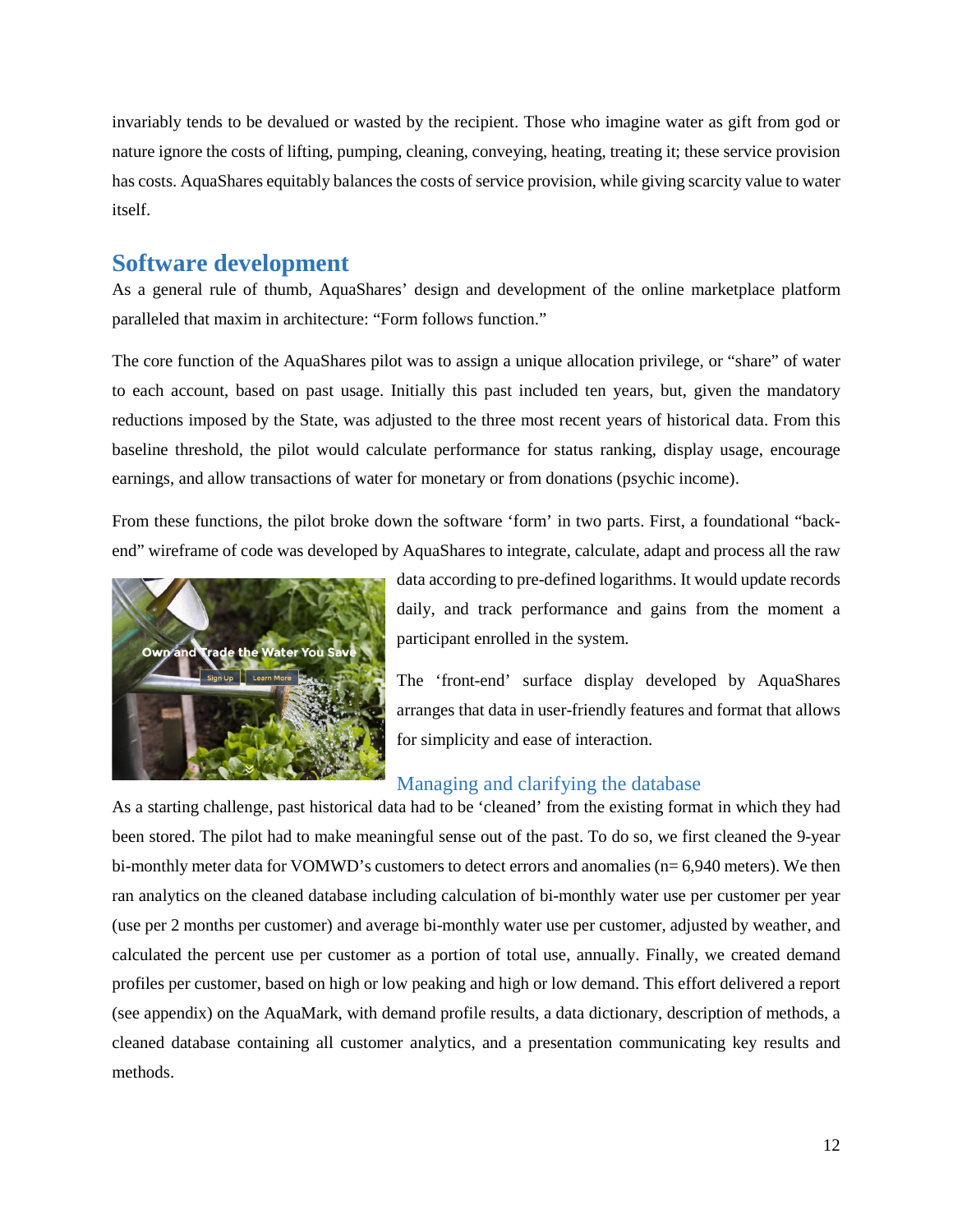#### <span id="page-12-0"></span>Integrating online software with meter hardware

A second logistical and functional challenge arose when VOMWD installed new meters. First, because the meter number changed, the new data was no longer aligned with the old codes; it took weeks to resolve the discrepancy and find a common denominator. Then, without warning, the meter identifications were



stripped and recalibrated, forcing a second adjustment. Ultimately, the utility, the meter company, and the software developers were able to get on the same page, and avoid similar disruptions in the future. We have developed a data formatting requirements document for current and future integration [see appendix].

#### <span id="page-12-1"></span>Programming the initial allocation

The AquaMark (historic baseline) proved a surprisingly vexing issue, once it became clear how deeply the mandatory reductions had skewed usage patterns. Set too high, and certain end users would earn lots of



credits for very little investment in time, money and efforts toward savings, while others would have to work harder. Set too low, and the reverse might occur. And compared against a control group, neither might generate significant additional savings beyond the average 24% reduction that had taken place before the pilot began. To resolve this issue we worked through several different models, which algorithm would provide a fourth AquaMark closest to current usage, thus maximizing gains from future

performance.

A second interesting challenge arose from the "save and trade" model: deciding how soon AquaShare credits could be 'banked.' If an account earned 25 gallons a day by keeping below its AquaMark for three days – or three weeks -- but then went 200 gallons over it on the fourth, that would constitute a net loss. The pilot couldn't reward a net loss, nor did it have the desire or power to financially punish negative performance. To encourage long term savings, AquaShares decided instead that the pilot would show net

negative use as a monthly zero, and only allow 'banking' of AquaShares if, over the course of each month, performance resulted in net positive earnings.

A third challenge was whether AquaShares should expire at the end of each year, to align with allocations from the California Water Board, or whether, like a diamond, AquaShares would be "forever." Each had pros and cons. One of the lessons from catch shares, or fishing rights, was that the longer term the ownership tenure (i.e. advancing from 5 to 10 years, or even

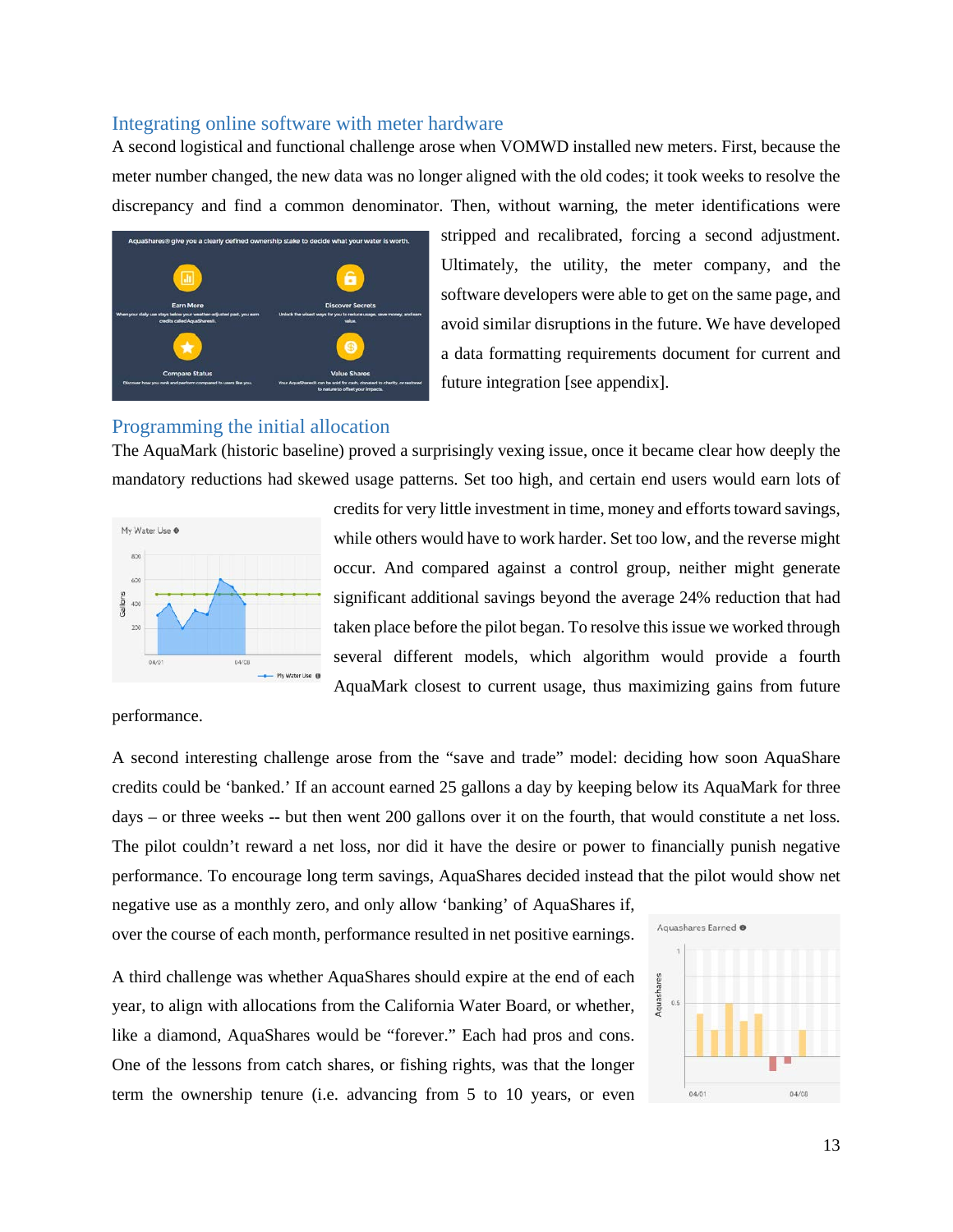permanent), the higher the investments and performance from stewardship incentives. In these cases, where there was a real limit or cap on total allowable water supply, water savings could roll over into the next year. However, for the sake of the short term "save and trade" pilot, in which there was no cap, all banked shares, if not sold or donated, would simply expire at the end of a year. Earnings would resume again the next year.

# <span id="page-13-0"></span>**User Experience Tests & Results**

Before launching the site, the pilot devoted two months of time, money and effort into testing and learning from user experience in three ways. First, AquaShares engaged seven random users who had no knowledge or understanding of the project. The subsequent written questionnaire asked about their feelings, challenges and frustrations at every step, from the initial process of registration to relative understanding of what the dashboard revealed about: recent water usage, AquaMark, earnings, ranking and balance. AquaShares hired three individuals to video themselves, and their screenshot, as they clicked on and engaged with the website, speaking out loud as they tried and failed or succeeded at various tasks and metrics.

AquaShares identified several observations and lessons. Until there was an actual price for AquaShares, users couldn't appreciate what the platform was really for, or how they could donate or offset usage. The AquaMark needed clearer explanation. Some sought customized water saving recommendations. Most did not like being taken from the AquaShares site to the VOMWD for water saving tips, and the value of water as shown by AquaShares.



From these user experience efforts, AquaShares was better able to clarify assumptions and goals, with pop up questions. AquaShares streamlined a user feedback tab for customer suggestions to crowdsource



solutions. The firm also moved up the display of social performance, the feature relative to others in the study, for example, ranking  $121$  or  $38<sup>th</sup>$ percentile.

AquaShares introduced a new page for water savings ideas, along with Frequently Asked Questions, and showed what the outcomes might be based on average usage, information that turned out to be more important

once people saw water savings as an asset they could liquidate. An AquaShare was based on 1,000 gallons, not 100, and the platform recalibrated the calendar from what had been 12 day cycles, to show current week, month, year, lifetime, and synchronized each feature to rotate accordingly.

To set the stage for longer term goals, the platform included the paragraph: "During the summer of 2016, you will be able to take three actions with your AquaShares: sell, donate, or offset usage. You can sell your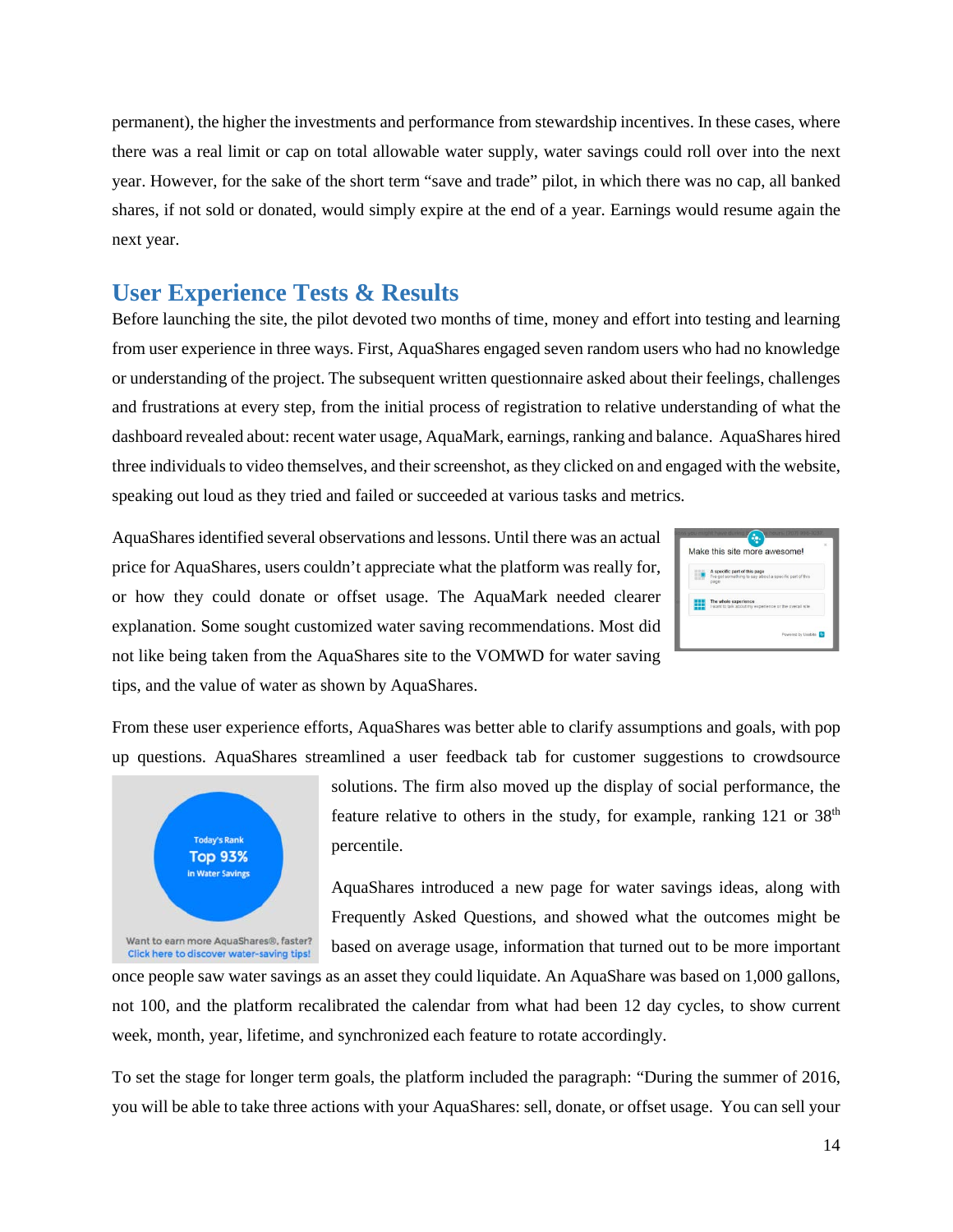AquaShares to earn cash, or donate your AquaShares to your local utility, or offset your usage to improve the environment and earn a designation from AquaShares. We will send you an email when we enable this functionality."

From these lessons, AquaShares drafted an outreach letter to try out with the VOMWD staff. The goal here was to incorporate a fourth round of user experience testing, and to ensure the utility would be able to handle internally any questions that might arise from its participating customers.

Several users in the tests expressed interest in optional, 'nice to have' future features. One as a customized goal setting and tracking component, that would allow each user to project weeks or months into his future,

|  | Four Civilina Whiter Souls no Market                                                                                                                                                                                                                                                                                      | Data - | Reports - | Pages | Dashboard | Support | Profile | Logout Admin |  |
|--|---------------------------------------------------------------------------------------------------------------------------------------------------------------------------------------------------------------------------------------------------------------------------------------------------------------------------|--------|-----------|-------|-----------|---------|---------|--------------|--|
|  | Faq                                                                                                                                                                                                                                                                                                                       |        |           |       |           |         |         |              |  |
|  | What is AquaShares <sup>®?</sup><br>Just by saving water you will have the chance to make money and contribute to the environment. AquaShares® is an online trading platform<br>that empowers families and firms to save water, earn credits for saving, and trade those savings credits through a voluntary marketplace. |        |           |       |           |         |         |              |  |
|  | Where did the idea for AquaShares® come from?<br>The most durable societies - from Bali, to Oman, to Spain, to Africa's Kalahari Bushmen - all share water through a proven local exchange<br>system, after which AguaShares has been modelled.                                                                           |        |           |       |           |         |         |              |  |
|  |                                                                                                                                                                                                                                                                                                                           |        |           |       |           |         |         |              |  |
|  | How do I earn AquaShares <sup>®</sup> ?                                                                                                                                                                                                                                                                                   |        |           |       |           |         |         |              |  |
|  | We've set a goal for you based on your past water use. We call it an AguaMark8. If you use less water than your personal AguaMark8 we will<br>reward you with AquaShares®, one AquaShare® for every 1,000 gallons of water you save.                                                                                      |        |           |       |           |         |         |              |  |

and be alerted if, when and how he or she was meeting performance targets. Another was a weather/climate/temperature feature that aligned with past and near future, which would attract more frequent visits and allow users to plan water use.

# <span id="page-14-0"></span>**Legal requirements**

Once established, but before going live, the pilot had to clear two important legal hurdles in order to ensure compliance with judicial norms and adapting boilerplate to reduce risks of litigation or misunderstanding.

First, AquaShares had to lay out the Privacy Policy for all participants signing up for the project. This included usage of sensitive information, jurisdictions, choices, access, third



party advertisers and services. To promote water conservation and reward users for their water-saving efforts, it describes our practices in connection with information that we collect through websites, through the software applications made available or mobile devices, as well as through HTML-formatted email messages. By providing Personal Information, parties agree to the terms and conditions.

**Terms of Service** Last Updated June 29, 2016

Next, AquaShares developed Terms of Service, which outline changes, information submissions, jurisdictional issues, rules of conduct, transactions, taxes, registration, profiles, license, monitoring, rights,

proprietary data, third party links and materials, liability and indemnity, filtering, complaints, copyright infringement, export controls, etc.

Within these rules of engagement, for example, the pilot "may provide an electronic platform that allows you to monitor your water consumption based on information provided to us by you or your water utility. You may be able to earn virtual credits, which we call "AquaShares", based on the reduction in your water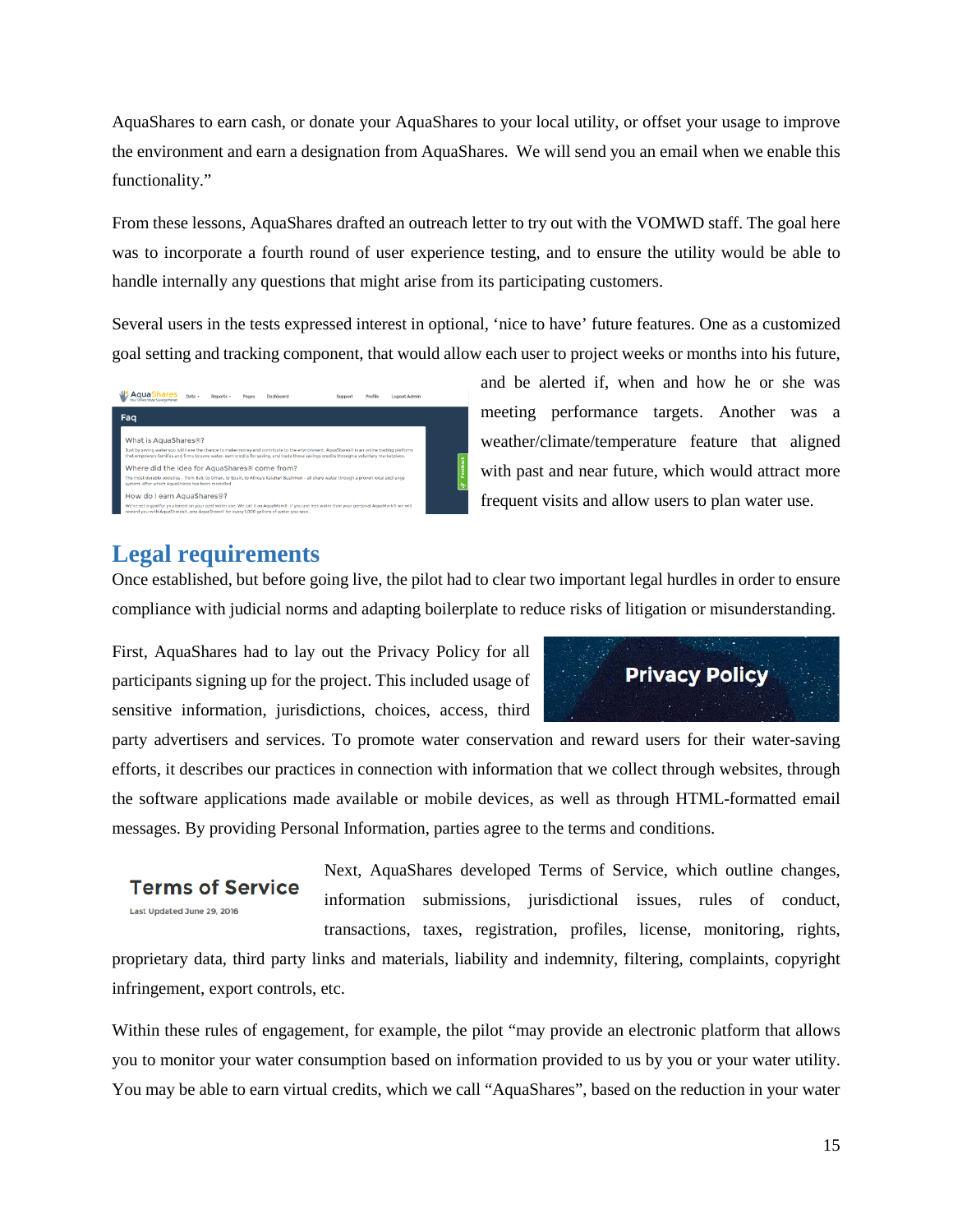consumption, or you may lose AquaShares based on excess water consumption (down to a zero balance). You may be able to sell or donate such AquaShares to other Site users that desire to obtain AquaShares. The rates and methodologies by which AquaShares are calculated and earned, and the prices at which such AquaShares may be purchased or sold, are subject to change."

What's more, "The availability of AquaShares does not imply our affiliation with the purchaser or seller of such AquaShares. Certain weights, measures and similar descriptions are approximate and are for convenience only. It is your responsibility to ascertain and obey all applicable local, state, federal and foreign laws (including minimum age requirements) regarding the purchase and sale of any AquaShares."

# <span id="page-15-0"></span>Going Live

At the end of August 2016, VOMWD sent out a jointly prepared invitation letter to  $\sim$  300 customers who had been equipped with Badger/Itron advanced meters.

## <span id="page-15-1"></span>Letter

The letter informed each that he or she was among a small group chosen to take part in a free and voluntary water-saving rewards program, supported by the California Water Foundation, which opens a new opportunity to recognize, inform, empower and financially reward your efforts to save water. Once enrolled, the customers would gain access to a yearlong program of new benefits that lets them:

- $\triangleright$  Review and compare your daily use against your weather-adjusted past use;
- $\triangleright$  Discover how your water saving efforts compare to those of your neighbors;
- $\triangleright$  Start earning 1,000-gallon water saving credits, known as AquaShares, which you can (in the fall) sell for cash or restore to nature.
- $\triangleright$  Find the best ways you can reduce water use during California's water shortage.

To sign up and start earning AquaShares, they were directed to register at a VOMWD site, enter customer IDs and last name, check out how much water you're saving, how many AquaShares you're earning, and (soon) the latest AquaShare market prices and value of your savings.

## <span id="page-15-2"></span>**Participation**

The pilot had been warned that the normal sign up from outreach ranged from a 1-2%. A 3-4% response rate would be highly successful. In the first week, VOMWD received several calls from customers who asked for more details about the program, or sought help in signing up. Most of these enquired about the potential financial gains from transactions, but the pilot had decided not to introduce a price for the first two months after going live. Lack of a price may have been one deterrent; having to register through two websites instead of directly to just one might have raised a second obstacle, while at the same time providing more assurance and security that the program was legitimate.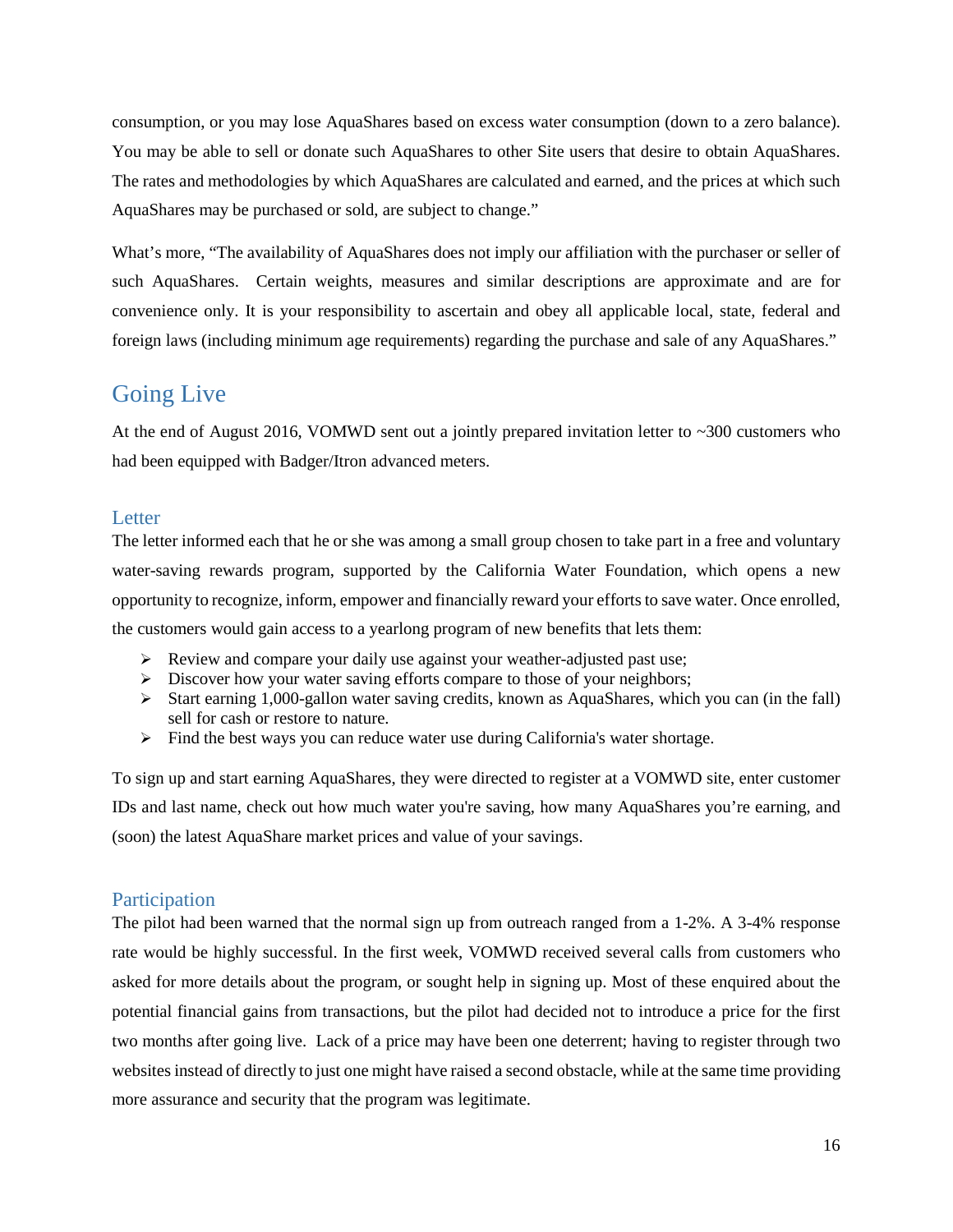In any case, AquaShares was gratified over the subsequent weeks as 11% enrolled in the AquaShares program, even before a price was introduced and transactions were allowed. We anticipate that 18-20% may enroll following the second mailing, which introduced a rising AquaShares price.

#### <span id="page-16-0"></span>Setting the price

Introduction of the initial price involved much complexity, discussion, debate, and analysis. It was a core feature of the pilot. As part of the grant, funds had been set aside for purchase of AquaShares from customers, thus revealing a "willingness to sell" water that had been saved. But as the sole buyer, or 'market maker' this presented us with certain challenges, to put it mildly.

On the one hand, the price needed to be high enough to attract the most users to save the most water, especially as opposed to a control group without access to their social performance rank, daily water usage, or monthly earnings accrued by volume or value.

On the other hand, paying "too much" for water savings risked the viability and scalability of the program, and would fail in the long term to attract potential private, non-profit or public buyers of water savings credits, including future purchases by the utility itself.

We estimated that a certain degree of savings, up to 5%, could be generated by providing customers with realtime information about daily usage, and showing their social ranking, apart from a price signal.

In addition, based on reading [one analysis](http://www.dartmouth.edu/%7Emansur/papers/mansur_olmstead_water.pdf) (Mansur, Olmstead) of "willingness to pay" for water services throughout the state, adjusted by income, it was estimated (see appendix) that the pilot will need a price  $=$ \$6.70 per AquaShare in VOMWD in order to drive an additional 10% savings. This estimate, while more than what the customer pays for the water delivery service, was based on several drivers:

- Price sensitivity research, with the two main parameters being income and % outdoor watering. We created estimates of these values for each of 410 water utilities in the state.
- Assumptions about what the average user would earn in VOMWD at \$6.70, and whether someone would move for that amount, less, or more. This price would result in the average person earning \$90 for reducing their usage 10% in Year 1 through a combined payment (\$57) and reduced water bill (\$33)...or more likely 20% of their outdoor water use for a region that uses 50% of water outside.
- Recognition that the price would encourage structural investments, resulting in a "levelized cost of conservation" that factors in future water savings over 10 or more years, bringing the value of this down in line with competing annual maintenance or behavioral change investments. That higher price, would thus appear sufficient to 'lock in' structural changes over time, resulting in an amortized or "levelized cost of conservation" of less than \$1 per year.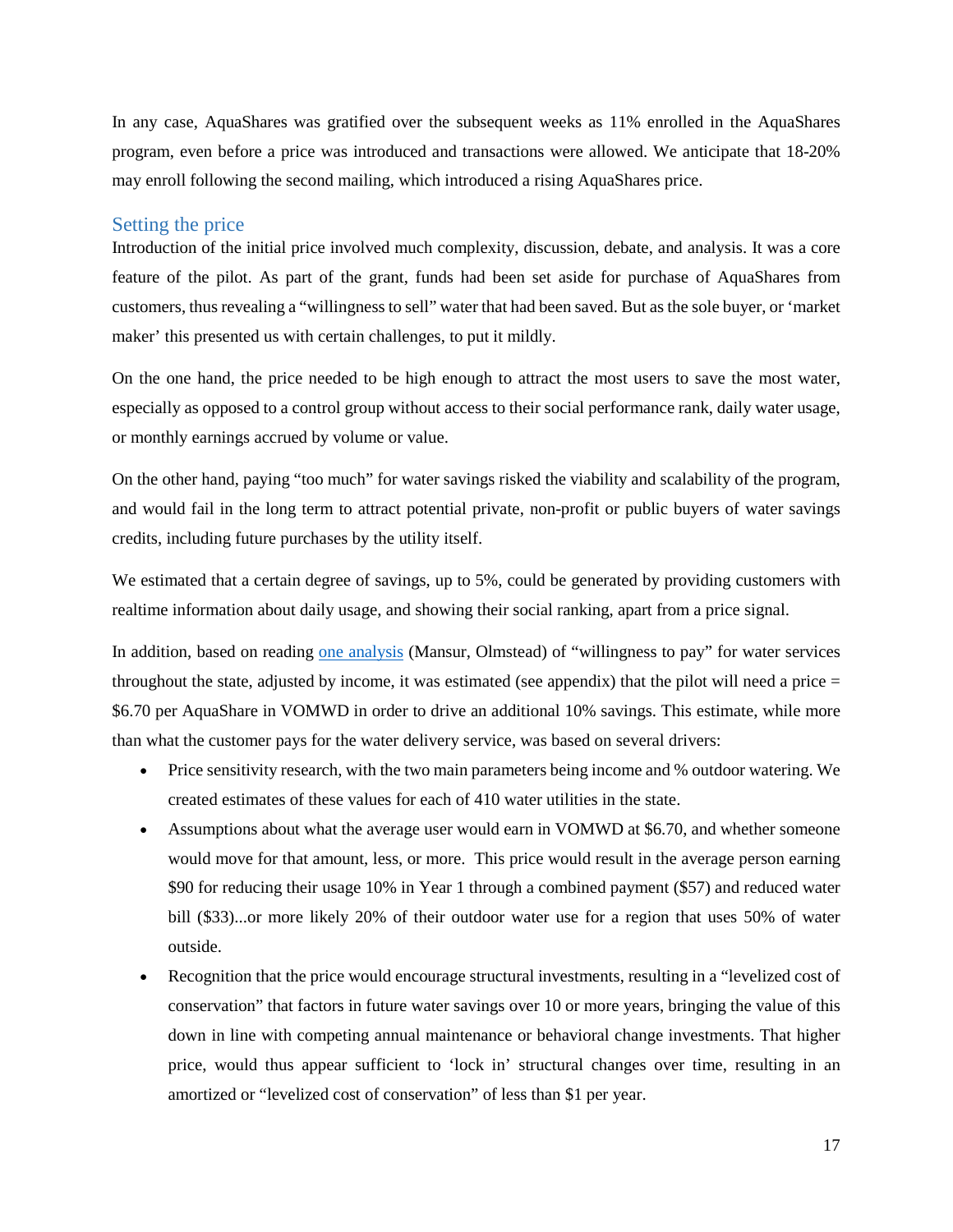

However, the first two months after our going live suggested that customers were saving more water, and

earning more AquaShares than anticipated. At such a price, the pilot would have to expend more funds than the entire amount that had been made available for the program.

Just as significantly, the pilot sought to demonstrate that conservation through a market that paid for outcomes could be driven at a lower cost than alternative supplies, or conventional 'rebate' programs that pay for 'inputs' like showerheads, HETs, cash for grass etc.

The result was a compromise. To manage expectations, but

allow room for an increase if interest flags, we showed customers the price rising over several months to \$0.91, a penny less than the average costs of pumping groundwater.

## <span id="page-17-0"></span>First trade: \$98.73

The first AquaShare transaction just took place. On 19 January 2017, a VOMWD customer, Liz S., used the AquaShares platform and its marketplace incentives to troubleshoot a leak, and has as a result dramatically reduced her water usage, by 1,500 each day. This added up over time, and when she clicked on 'trade' a check was prepared to reward her with \$98.73 in earnings.

This transaction followed the second letter, which shared the news that, based on our estimates, many participating "families have earned \$15-65 a month, on top of their lower bill. AquaShares prices rise and fall, but are currently worth \$0.91."

The supplementary outside review, which will be provided upon completion of the full pilot, will share the details of AquaShares price/earnings ratios. Meanwhile, the spark of this pilot has ignited curiosity and attention, spreading in several other directions.

# <span id="page-17-1"></span>**Growing Interest**

The AquaShares concept grew out of a chapter in a book about the resilience wrought by traditional water exchanges in water scarce cultures. As it grew closer to launch, the pilot continued to gain an increasingly prominent place in the water services literature and discussions. It was featured in a session at the WaterSmart Innovations, held annually in Las Vegas.

## <span id="page-17-2"></span>Davos/World Economic Forum

And the pilot filled two pages on financial solutions in the World Economic Forum book, Water Security: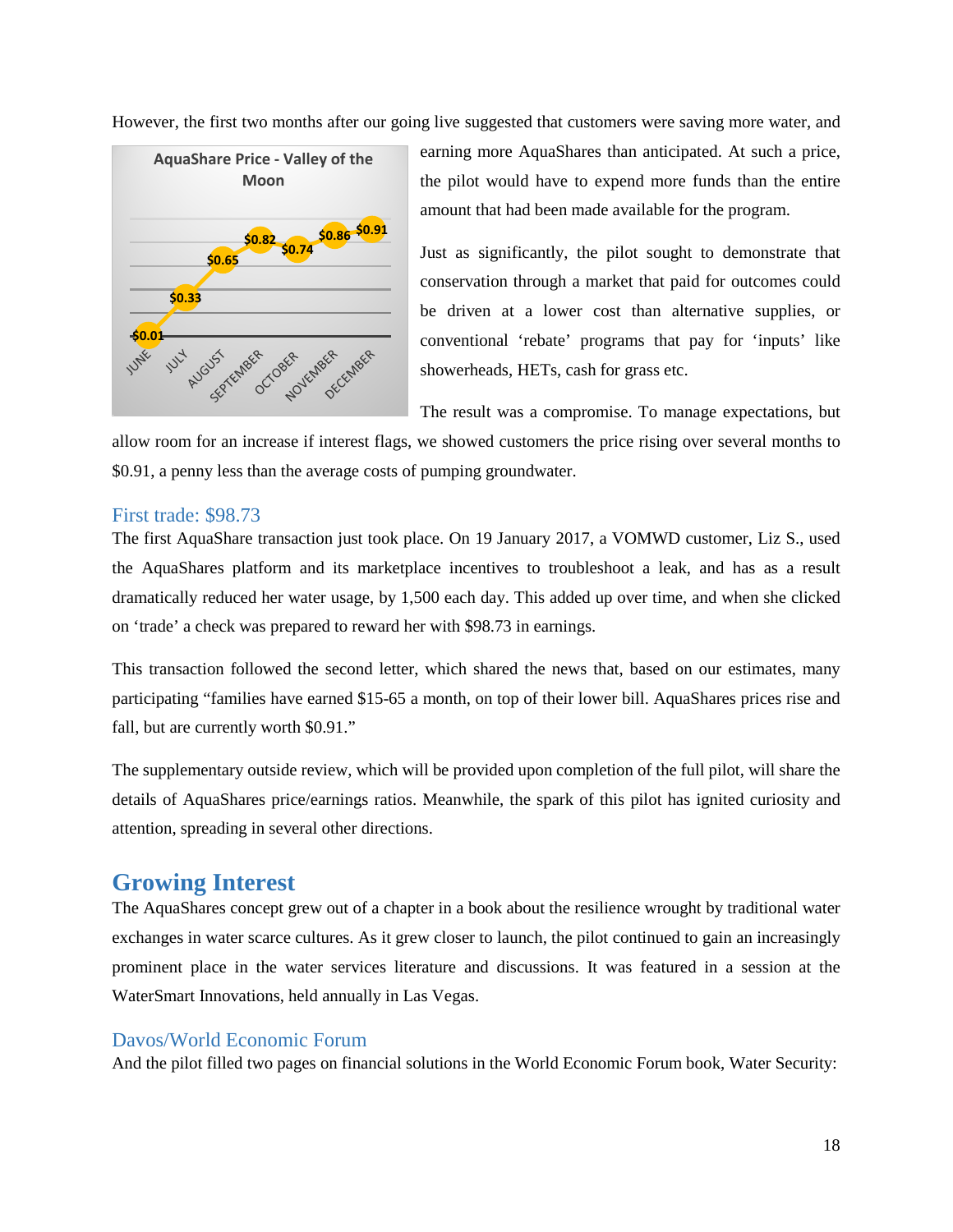"Because people want their newly acquired assets to increase in value, the AquaJust exchange system may lead to an unprecedented situation whereby a majority of end users actually encourage the district to raise rates… with more efficient use, conservation becomes both more challenging but also more rewarding; there are fewer EcoShares in circulation, but each is worth more. This project represents, albeit at a small scale, a classic example in which a public-private coalition formed a strategic alliance to increase efficiency, equity, and ecological benefits for all parties involved."

#### <span id="page-18-0"></span>Nearby counties

Neighboring water districts in Napa and Marin County requested presentations by Muelrath and AquaShares, to consider as an option for building resilience within their own system. Richard Lou, in the finance department of the East Bay Municipal Utility District brought the pilot before his board, noting:

The Valley of the Moon Water District in Sonoma County is starting a pilot program with AquaShares to assign water savings credits to customers who conserve water beyond their historic use. These water savings credits can then be saved, traded, sold, or donated through the AquaShares exchange. The AquaShares exchange pairs customers who have earned water savings credits with customers to offset their water use (similar to purchasing a greenhouse gas credit for an airline trip) or with organizations looking to encourage reduced water use.

## <span id="page-18-1"></span>ACWA editorial feature

This followed publication in the magazine of the Association of California Water Agencies (see appendix) of a 'solutions' article capturing the highlights of the pilot and relevance. It set the challenge as:

"Californians — including those served by the Valley of the Moon Water District in Sonoma County have been practicing heroic water conservation for several years, letting lawns go dry and cars sit dirty. Those efforts may have pushed some water users into "drought fatigue" as they struggle to embrace water conservation for the long haul, even if they aren't being asked to conserve as intensely as they were during the height of the drought. This so-called "drought fatigue" has left some water managers asking how they can sustain water customers' commitment to water conservation moving forward.

This solution followed: "In August, Valley of the Moon WD will launch a pilot program of an innovative, voluntary conservation effort called AquaShares. Under the program, customers who choose to participate will be granted water savings credits, called AquaShares, if they use water beneath a threshold based on past usage. The AquaShares will then be deposited into an account and may be sold for cash on an online marketplace, donated to charity or restored to nature thereby offsetting a user's impacts."

## <span id="page-18-2"></span>Inside trading

Several of the world's leading beverage companies, agricultural companies and mining companies are exploring with AquaShares a variation on the platform that adapts the cap and trade marketplace for deployment within their corporate businesses operations. Each expressed interest in purchasing offsets earned by water utilities, but as the concept sank in, they sought to emulate British Petroleum's(BP) internal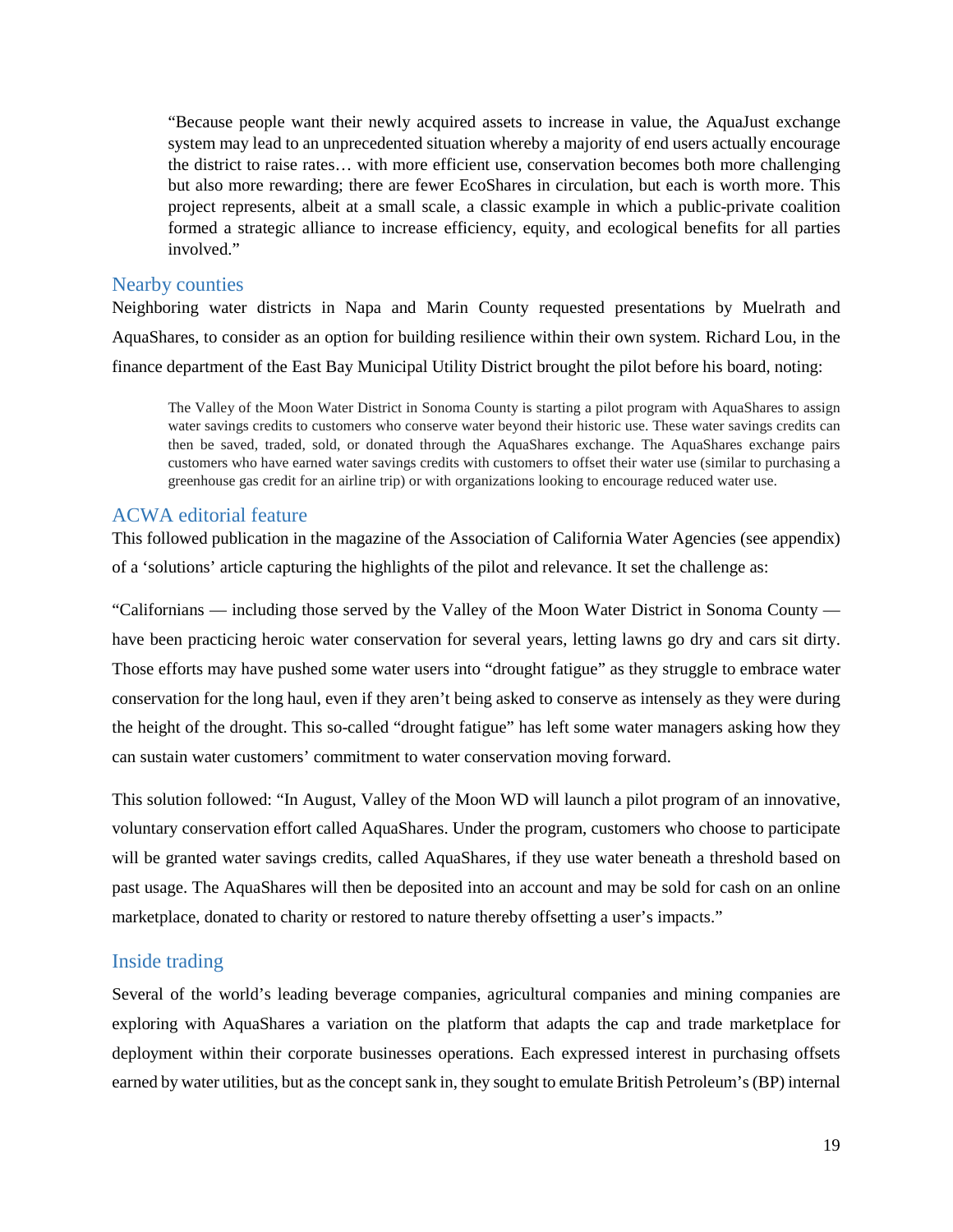trading of emissions, which reduced costs, minimized impacts, scaled back risk exposure, and boosted brand image.

BP pioneered a similar approach in 1992, when it committed to reduce the company's greenhouse gas emissions 10% below 1990 levels over the next twelve years. Three years after allocating permits, valued on average at \$40 per ton, BP business units traded 4.5 million tons of emissions rights, and hit the company's target nine years early. That approach has since been emulated by Microsoft, among others.

Only with AquaShares, it would shrink the corporate water footprint, along with the energy and carbon nexus embedded within each 1,000 gallons saved. Said one multinational director general engaged in discussions with AquaShares "Our Company believes we can and must find ways to do much more with less. I am personally convinced that we can optimize our resources, by putting in place interactive systems—such as measuring and monitoring our water footprint, or an internal platform for water savings within our Group. We motivate teams to discover and reach these outcomes on their own"

#### <span id="page-19-0"></span>Coastal CSDs

Scaling down, hundreds of thousands of California's residential and commercial water users fall outside the boundaries of the 410 established, well-run, centralized agencies. These community service districts are struggling to cope with a new raft of regulations about the human right to water, court challenges to rate structure, financial compliance, and meeting the needs of SGMA. One small CSD in Marin's coast, Muir Beach, has asked AquaShares to adapt the platform in ways that would help it automate the entire system, saving water, costs, labor, NRW losses, revenues, and time. The community may launch the first true online 'cap and trade' of water, bringing it into compliance while optimizing use.

# <span id="page-19-1"></span>**Academic hunger**

The combination of new rich and real-time data, combined with robust motivation from economic incentives, proved especially irresistible to professors at several universities and research institutes.

We have been approached by and met with Bob Hahn of Oxford, and Rob Metcalfe of University Chicago. Hahn helped design the first cap and trade for emissions under the 1990 Clean Air Act, while Metcalfe has pioneered the scientific rigor of randomized control trials, adapted from the medical world and applied them to improve environmental outcomes. These randomized control trials (RCTs) set up A/B testing controls to ensure that specific gains can be traced to specific drivers, rather than getting lost in the fog of data. A potential challenge is the desire for academic publication vs. proprietary data. But we are moving ahead with a second project where this risk could be mitigated.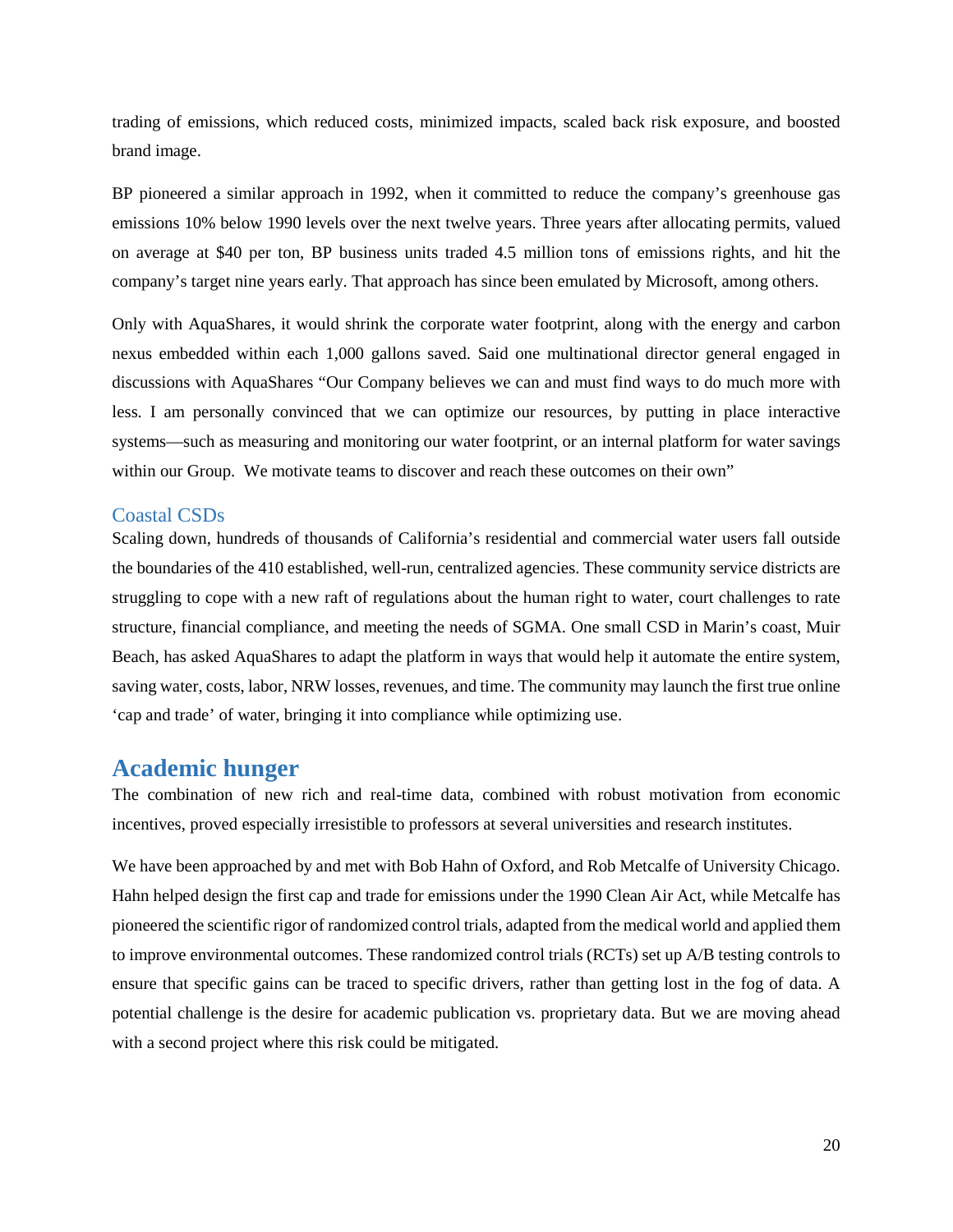Dr. Zachary Burt, of Colombia University, is seeking to compare our potential "willingness to sell" water savings against his extensive research in several countries that have demonstrated "willingness to pay" for new water, adjusted by income.

Scaling up, a Harvard University research team of scholars, led by Professor Peter Rogers, and joined by Susan Leal, former head of the San Francisco PUC, are deploying AquaShares as part of a pioneering project in Morocco. Backed by the Ministry of Water, the Ministry of Interior, and the National Office of Water and Energy, the parallel project will scale up from a core group of 100 users in Marrakesh to reward water savings throughout the utility. AquaShares is working with a Casablanca firm, Global Nexus, with a goal to replicate the approach throughout all urban water utilities in the country. Similar interest has been expressed from water managers in Kuwait, Saudi Arabia, and the United Arab Emirates, whose countries are sponsors of the Harvard research effort.

Tim Anderson of SCWA was asked to present on the AquaShares pilot at the Sustainable Water Markets Workshop at the UC Santa Barbara's Bren School of Environmental Science and Management. Meanwhile, Jay Lund of UC Davis had earlier highlighted our pilot as informing a discussion about "Let people pay what water is worth – sell your saved water." The water scarcity part of the bill, he argues, could be set using an internal water market:

"Here, each customer could have a fixed share of the water available to the community or water utility, which could be sold or bought by each customer depending on their amount of water conservation. The share could be set by any of various methods.

# **NEW WATER BILL**

#### **Part 1: Water Utility Operations**

- pumping<br>-water treatment<br>-acquiring community's<br>water supply

water you buy or sell from<br>others' shares of the<br>community's resource,<br>moluding resource, including revenues you<br>made from sharing your<br>lower water use with other<br>in community

**Part 2: Water Trading** 

This approach can provide equity, incentives for conservation, and flexibility to accommodate the many different types of households and customers in urban areas. You are paid if you use less than your share and pay more if you use more than your share. Allowing customers to "bank" some conserved water from month to month might be useful. Soliciting customers' selling prices for conserved water also is a challenge, perhaps with a default pricing policy set by the utility. There would be many implementation issues, but the idea seems worth considering and some (VOMWD) are already considering it."

# <span id="page-20-0"></span>**Preliminary results**

As noted, a richer analysis will inform a more complete report to be completed in late 2017, upon conclusion of full year of the pilot demonstration project. The data available will be more robust in duration and number of sample. That said, AquaShares, was able to draw some early and rough observations from the first two months of the project, based on engagement of participants who combined daily information, along with the long term motivation of economic incentives.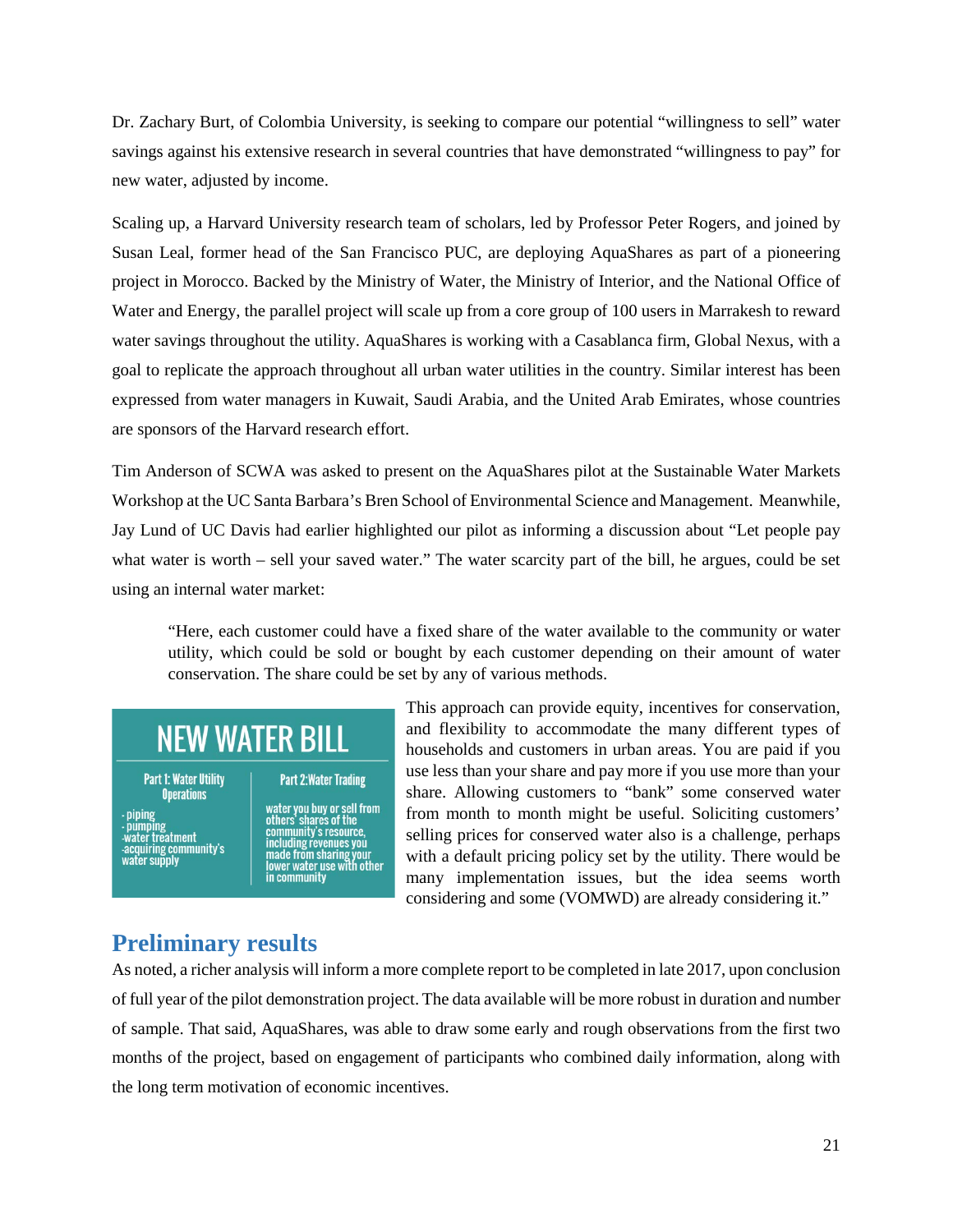The challenge was not to simply consider participants in a vacuum, but to set the performance of those who



enrolled against a paired account with comparable use. A first analysis appears to show that AquaShares encouraged savings, but it does not account for the possible inherent differences between participants and non-participants, such as age, number of occupants, property size of yard, and value of home, and does not account for any time trends. A second analysis averages both groups for the months of Oct and Nov accounts for time trend by taking just a snap shot, but does not account for inherent differences between participants and non-participants. To best assess impact within these limitations, Dr. Burt tried a 'difference in

difference' method to account for time trend and differences between participants and non-participants. Unfortunately, for this method it is important to start all "treatments" at the same time; but that didn't happen (participants were free to sign up at their own pace, if at all).

So he built models that estimates the impact of AquaShares, while controlling for inherent differences between the group of the participants and the group of non-participants, and also time trends. With those controls, only November shows a significant effect from AquaShares, but that is substantial.

# <span id="page-21-0"></span>**Next steps**

The AquaShares pilot is committed to following through on running tests with the core group of  $\sim 300$ targeted participants, and drawing conclusions from the final performance results of savings at various prices/earnings.

In addition, the pilot is in discussions with VOMWD over the financial feasibility of potentially extending the market platform to 1,500 accounts equipped with advanced meters, toward an ultimate goal of allowing all users to participate in a program run by the utility, for its customers.

Additional features that could form a part of this expansion would include leak detection, as it appears, from our reading the early data, based on consecutive non-zero use during 24-hour-period, that 19% of customers may be losing water on the household side of the meter (perhaps, we assume, due to faulty plumbing or failed toilet stoppers). The alert would show that they have no point of zero use, and that this suggests a leak. It would further provide contacts to address the problem, leveraging advanced meters and economic motivations together.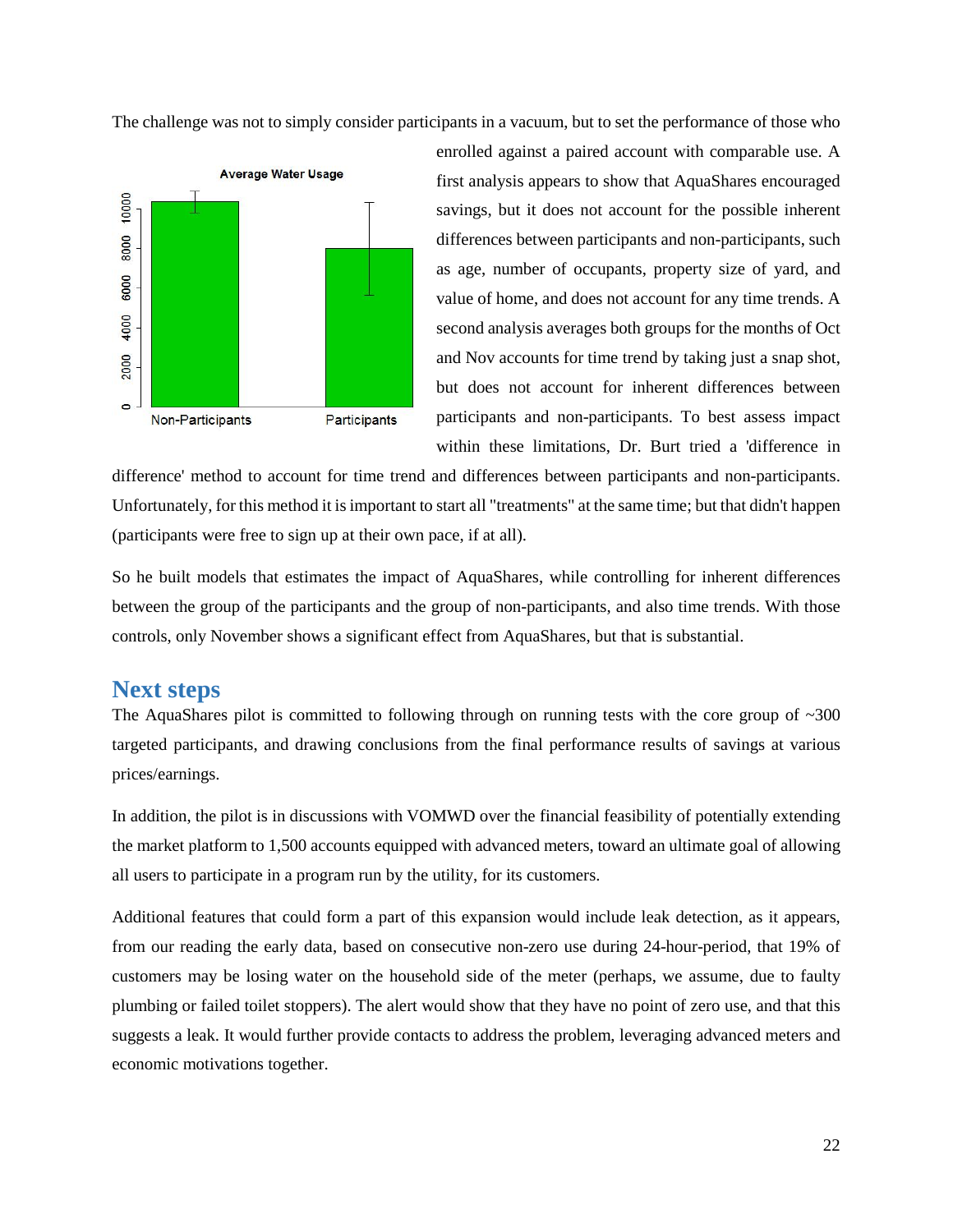We have also designed a "goal setting/tracking" feature that would allow each customer to determine their own customized targets, and follow their performance against past and current usage. This was requested in early outreach and user experience tests, and can be adapted to the dashboard at an affordable expense.

Equally useful, and economical, would be alignment of usage against weather records (past) and projections (current, future days) to better help users plan and meet their goals. More expensive and time consuming would be a mobile phone "App" that would simplify and store settings for each user on their cellular device, for easy access off and online.

From these features, and others that evolve, there is potential for how the utility itself could, over time, "dial in" a desirable level of water saving, crowdsourcing outcomes voluntarily from within its own service area. Based on emerging data about AquaShare price sensitivity, for example, VOMWD could, set the price (comparable to a time-consuming and costly rebate program), based on an optimal balance between its annual or future conservation budget capacity and the volume of water saving needed from the customer base. This could thus – rather like a company's buyback of shares from public and private investors -- bring certainty to financial planning, while ensuring targets are met in the most equitable, effective, deliberate and voluntary manner. It offers more certainty to what is often an unpredictable process.

#### <span id="page-22-0"></span>**Conclusion**

With financial support from the California Water Foundation, and institutional oversight by the Sonoma County Water Agency, this pilot demonstration allowed the fusion of VOMWD hardware and AquaShares software to unlock a new approach to water, one that empowers end users to earn, own, and trade the water they save. The pilot was launched, data has been generated, and participants are engaging with the marketplace in increasing numbers, frequency, and activity.

The pilot suffered institutional, technical, political, financial, and operational setbacks, some causing months of delays that put the pilot more than a year behind schedule. But each time it overcame these challenges, learning lessons along the way. And in fact the delays allowed for more deliberative analysis, democratic consensus building, and judicious decisions at each stage, from data cleaning and integration (revealing anomalies), to setting the AquaMark allocation threshold (based on average of most recent three year history), to introducing an initial AquaShares price (of \$0.91, less than the costs of pumping groundwater, of which there are thousands of wells in the VOMWD service area). The confusing brands of the early platform (SmartMarkets LLC, using AquaJust software, to trade EcoShare units) was simplified into one name, and even the AquaShare volume graduated from 100 to 1,000 gallons.

In other words, it was a learning process, but one which never deviated from the core goal of putting a meaningful price on water savings to financially and psychically reward conservation outcomes, and